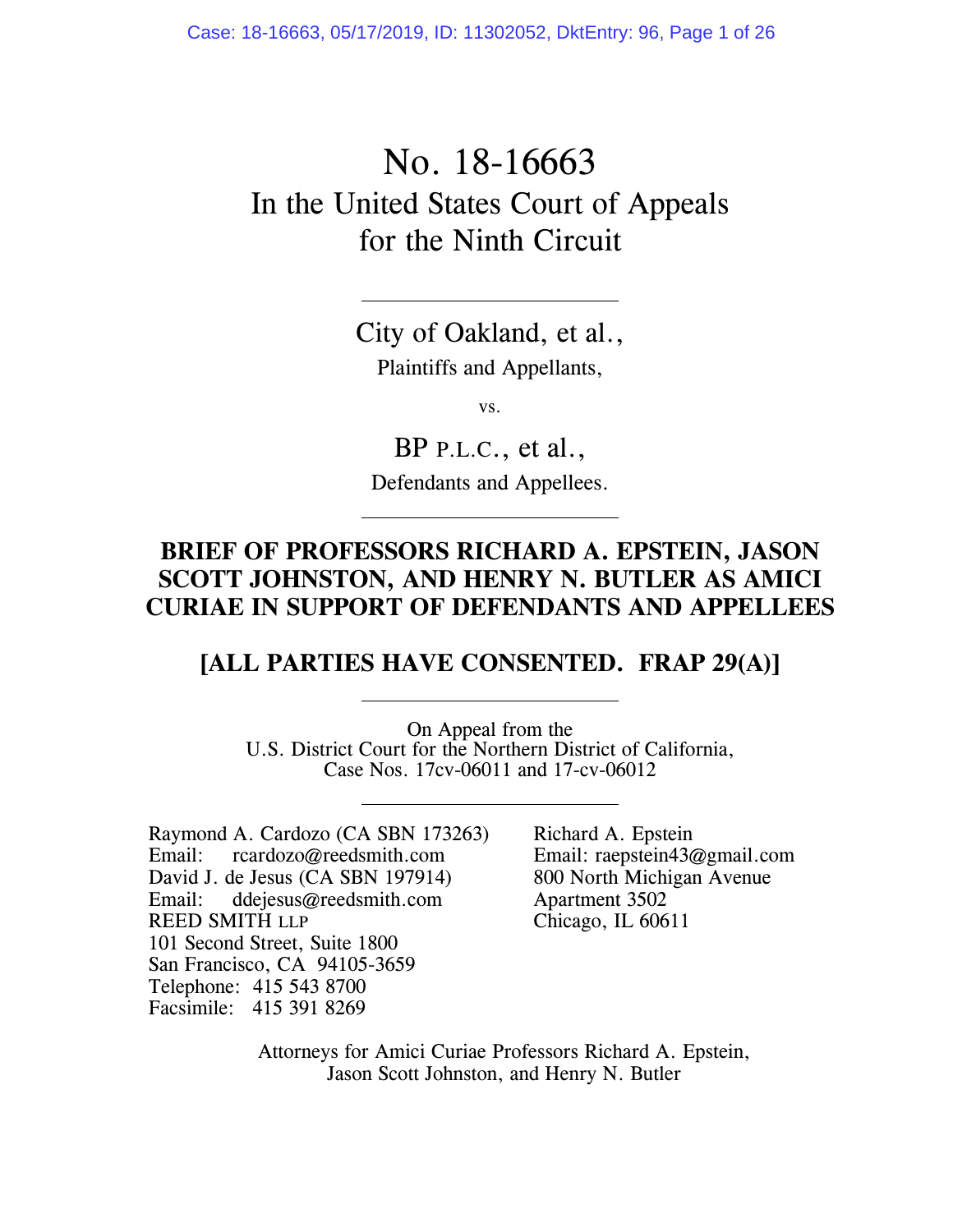### **TABLE OF CONTENTS**

| I            |                            |                       | <b>IDENTITY AND INTEREST OF AMICI CURIAE</b>                                                                                            | $\mathbf{1}$ |  |
|--------------|----------------------------|-----------------------|-----------------------------------------------------------------------------------------------------------------------------------------|--------------|--|
| $\mathbf{I}$ | <b>SUMMARY OF ARGUMENT</b> |                       |                                                                                                                                         | 3            |  |
| III          |                            | <b>LEGAL ARGUMENT</b> |                                                                                                                                         |              |  |
|              | A.                         |                       | Since The Sixteenth Century, The Common Law<br>Prohibited Use Of The Public-Nuisance Doctrine To<br><b>Regulate Diffuse Harms</b>       | 8            |  |
|              |                            | 1.                    | The Common Law Has Limited The Availability<br>Of Public-Nuisance Suits Since At Least 1536                                             | 8            |  |
|              |                            | 2.                    | Limiting The Availability Of Nuisance Actions<br>For Diffuse Harms Would Prevent Litigation<br>Costs From Overwhelming The Legal System | 10           |  |
|              | <b>B.</b>                  |                       | The Public-Nuisance Doctrine Is Particularly Ill-<br>Equipped To Address Global Warming Issues                                          | 13           |  |
|              |                            | 1.                    | Because Global Warming Harms Everybody,<br>Courts Could Not Possibly Assess The Resulting<br>Damages                                    | 14           |  |
|              |                            | 2.                    | Courts Lack The Capacity To Dictate Who Should<br>Bear The Cost For The Loss Caused By Global<br>Warming, As Everyone Contributes To It | 16           |  |
|              |                            | 3.                    | The Complexity Of The Climate System Further<br>Renders Courts Incapable Of Identifying Damages<br><b>Caused By Carbon Emissions</b>    | 18           |  |
| IV           | <b>CONCLUSION</b>          |                       |                                                                                                                                         | 20           |  |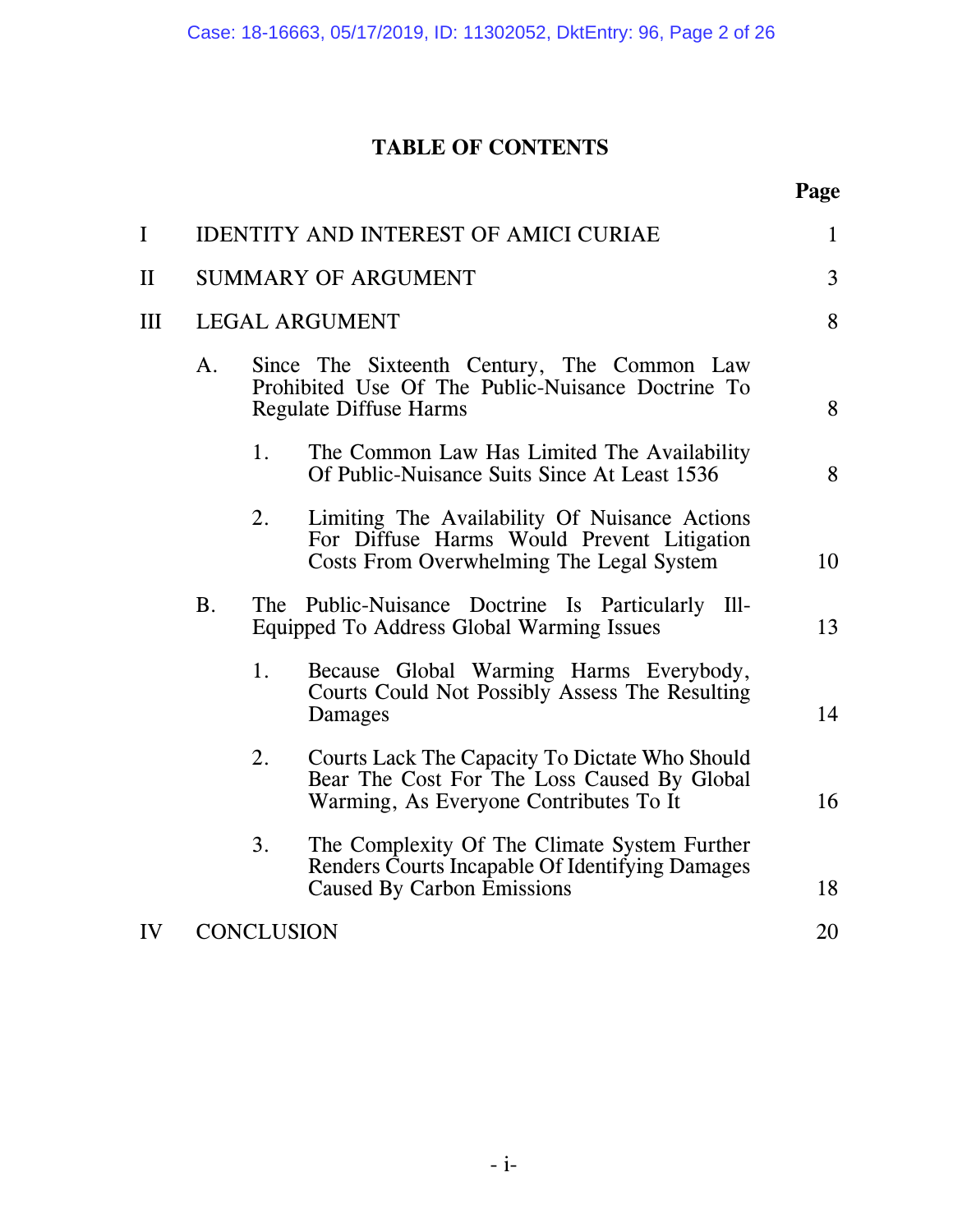### **TABLE OF AUTHORITIES**

 **Page(s)** 

### **Cases**

| American Elec. Power Co. v. Connecticut (AEP),                                                                                                                                                                               |  |
|------------------------------------------------------------------------------------------------------------------------------------------------------------------------------------------------------------------------------|--|
| <b>Other Authorities</b>                                                                                                                                                                                                     |  |
| Anonymous,<br>Y.B. Mich. 27 Hen. 8, f. 27, pl. 10 (1536), reprinted in<br>Richard A. Epstein & Catherine M. Sharkey, Cases and                                                                                               |  |
| Charlie Brennan, Boulder spearheads lawsuit seeking damages<br>from ExxonMobil, Suncor over climate change impacts,<br>Boulder News, Apr. 17, 2018, available at<br>http://www.dailycamera.com/news/boulder/ci_31810658/boul |  |
| Henry N. Butler & Nathaniel J. Harris, Sue Settle, and Shut Out<br>the States: Destroying the Environmental Benefits of<br>Cooperative Federalism, 37 Harv. J. L. & Pub. Pol'y 579                                           |  |
| Henry N. Butler & Todd J. Zywicki, <i>Expansion of Liability</i>                                                                                                                                                             |  |
| Henry N. Butler, A Defense of Common Law Environmentalism:<br>The Discovery of Better Environmental Policy, 58 Case W.                                                                                                       |  |
| Jason Scott Johnston, Heidi M. Hurd, Debate, Climate Change<br>and the Courts, 160 U. Pa. L. Rev. PENNumbra 33 (2011),                                                                                                       |  |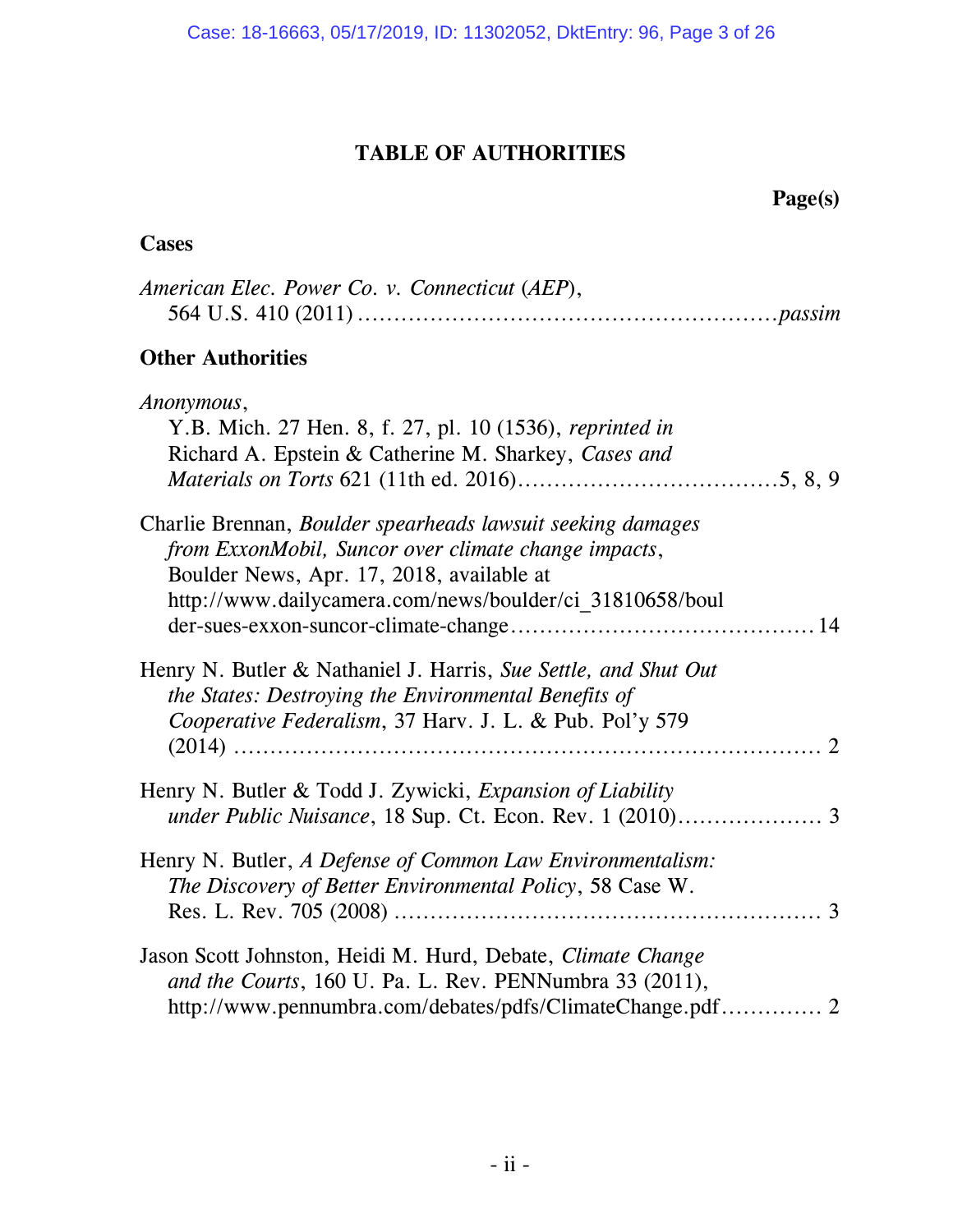| Nat'l League of Cities, Number of Municipal Governments &<br>Population Distribution, https://www.nlc.org/number-of-                                                                             |
|--------------------------------------------------------------------------------------------------------------------------------------------------------------------------------------------------|
| NOAA, Earth System Research Laboratory, Global Monitoring<br>Division, https://www.esrl.noaa.gov/gmd/outreach/faq cat-                                                                           |
| NOAA, How long is the U.S. shoreline?,<br>https://oceanservice.noaa.gov/facts/shorelength.html  15                                                                                               |
|                                                                                                                                                                                                  |
|                                                                                                                                                                                                  |
| Richard A. Epstein & Catherine M. Sharkey, Cases and                                                                                                                                             |
| Richard A. Epstein, Beware of Prods and Pleas: A Defense of the<br>Conventional Views on Tort and Administrative Law in the<br>Context of Global Warming, 121 Yale L. J. Online 317 (2011)passim |
| Richard A. Epstein, Federal Preemption, and Federal Common                                                                                                                                       |
| Richard A. Epstein, Is Global Warming a Public Nuisance?,<br>Hoover Defining Ideas (Jan. 15, 2018), available at<br>https://www.hoover.org/research/global-warming-public-                       |
| Richard A. Epstein, Nuisance Law: Corrective Justice and Its                                                                                                                                     |
|                                                                                                                                                                                                  |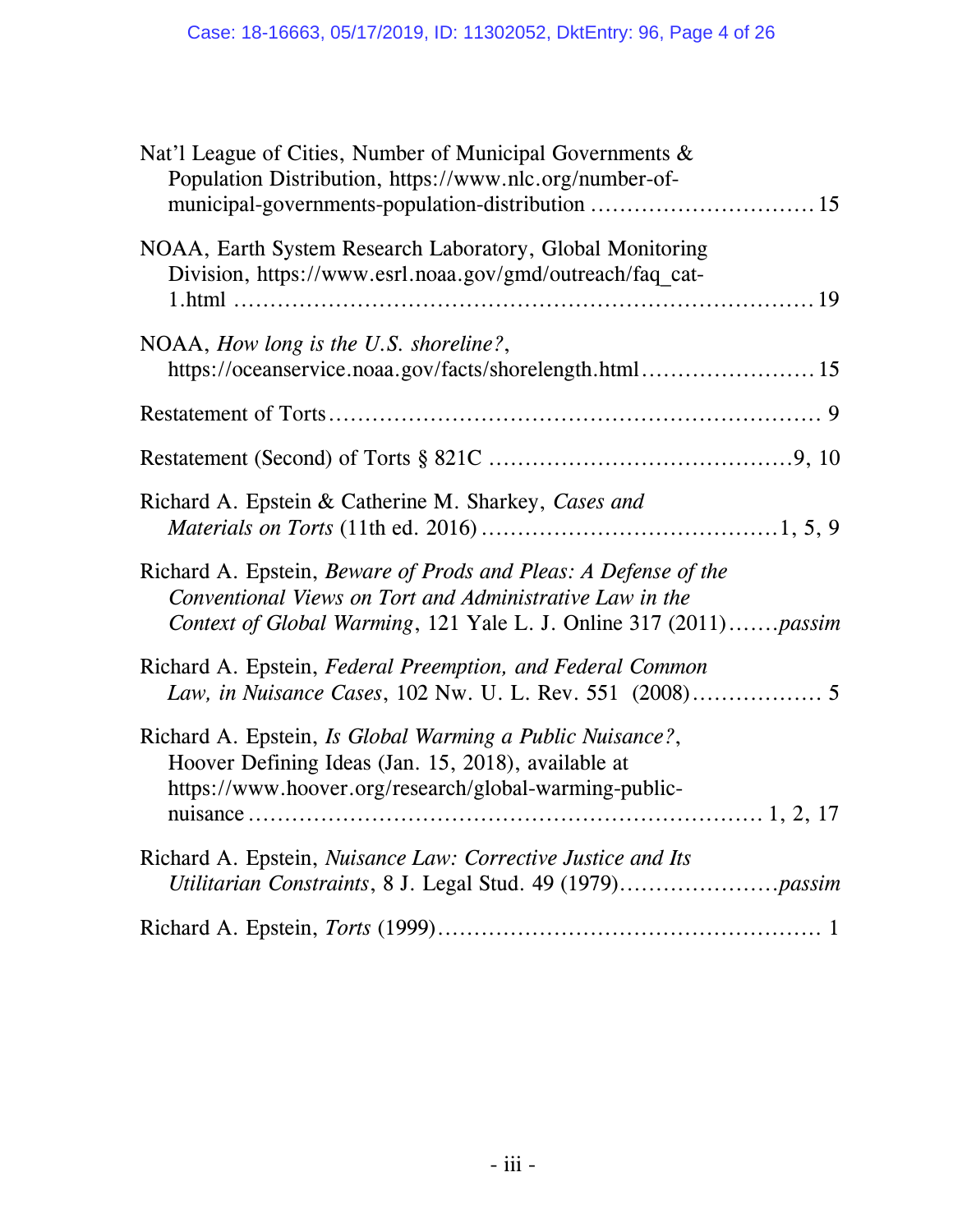**I** 

### **IDENTITY AND INTEREST OF AMICI CURIAE1**

Richard A. Epstein is the Laurence A. Tisch Professor of Law at New York University Law School, the Peter and Kirsten Bedford Senior Fellow at the Hoover Institution at Stanford University, and the James Parker Hall Distinguished Service Professor Emeritus and Senior Lecturer at the University of Chicago Law School. Professor Epstein is a leading national scholar in the field of tort law. He has been either a sole or co- editor of *Cases and Materials on Torts* from the Third Edition in 1977 through the Eleventh Edition in 2016. He is also the author of *Torts* (1999), a one-volume treatise on the law of torts.

He has published many articles on the law of nuisance, many of which apply principles of nuisance law to areas of environmental protection including, specifically, the application of public nuisance to global warming. *See, e.g.*, Richard A. Epstein, *Beware of Prods and Pleas: A Defense of the Conventional Views on Tort and Administrative Law in the Context of Global Warming*, 121 Yale L. J. Online 317 (2011); Richard A. Epstein, *Nuisance Law: Corrective Justice and Its Utilitarian Constraints*, 8 J. Legal Stud. 49, 101-02 (1979). He also has written a number of shorter essays on the specific questions raised in this case, including *Is Global Warming a Public Nuisance?*,

 $\overline{a}$ 

<sup>1</sup> Amici state that no party's counsel in this case authored this brief, and no party, party's counsel in this case, or person other than amici or their counsel contributed financial support intended to fund the preparation or submission of this brief. Fed. R. App. Proc.  $29(a)(4)(e)$ . All parties have consented to the filing of this brief. *Id.* 29(a)(2).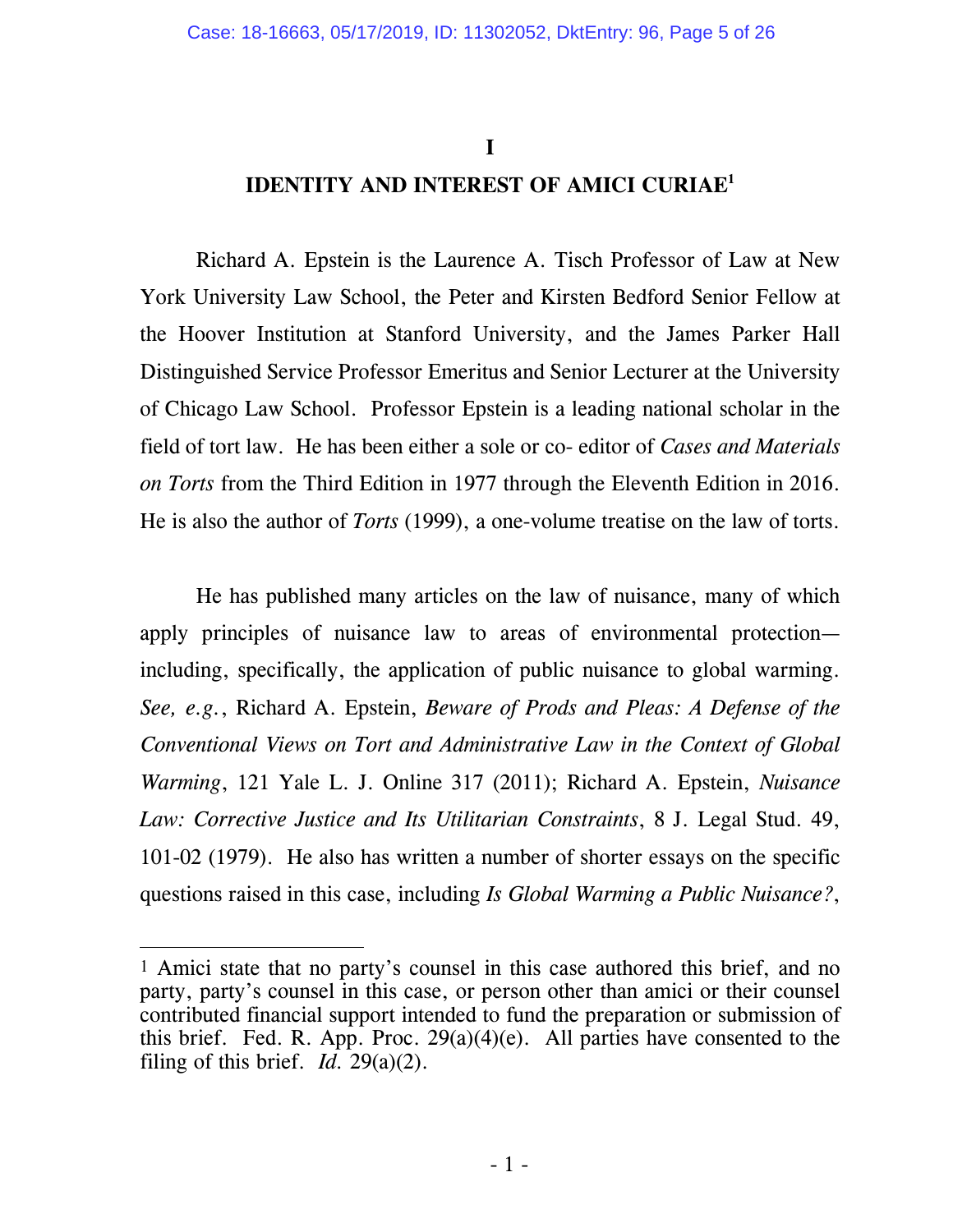Hoover Defining Ideas, January 15, 2018, available at https://www.hoover.org/research/global-warming-public-nuisance.

Jason Scott Johnston is the Henry L. and Grace Doherty Charitable Foundation Professor of Law, the Armistead L. Dobey Professor of Law, and the Director of the John M. Olin Program in Law and Economics at the University of Virginia Law School. He has published several articles on tort law in law reviews—including *Climate Change in the Courts*, an online debate with then Dean Heidi Hurd of the University of Illinois Law School over whether there should be a public nuisance tort for greenhouse gas emissions in light of *American Electric Power Co. v. Connecticut*, 564 U.S. 410 (2011). *See* Jason Scott Johnston, Heidi M. Hurd, Debate, *Climate Change and the Courts*, 160 U. Pa. L. Rev. PENNumbra 33 (2011), http://www.pennumbra. com/debates/pdfs/ClimateChange.pdf. Professor Johnston is also completing a book on climate change policy with an entire chapter devoted to greenhouse gas, public nuisance suits.

Henry N. Butler is the Dean, the George Mason University Foundation Professor of Law, and the Executive Director of the Law & Economics Center at George Mason University's Antonin Scalia Law School. For over 30 years, he has developed and led educational programs that teach the basics of economics, finance, accounting, statistics, and the scientific method to federal and state judges, as well as other legal professionals and scholars. He has also written numerous articles relating to environmental policy and the judiciary. *See* Henry N. Butler & Nathaniel J. Harris, *Sue Settle, and Shut Out the States:*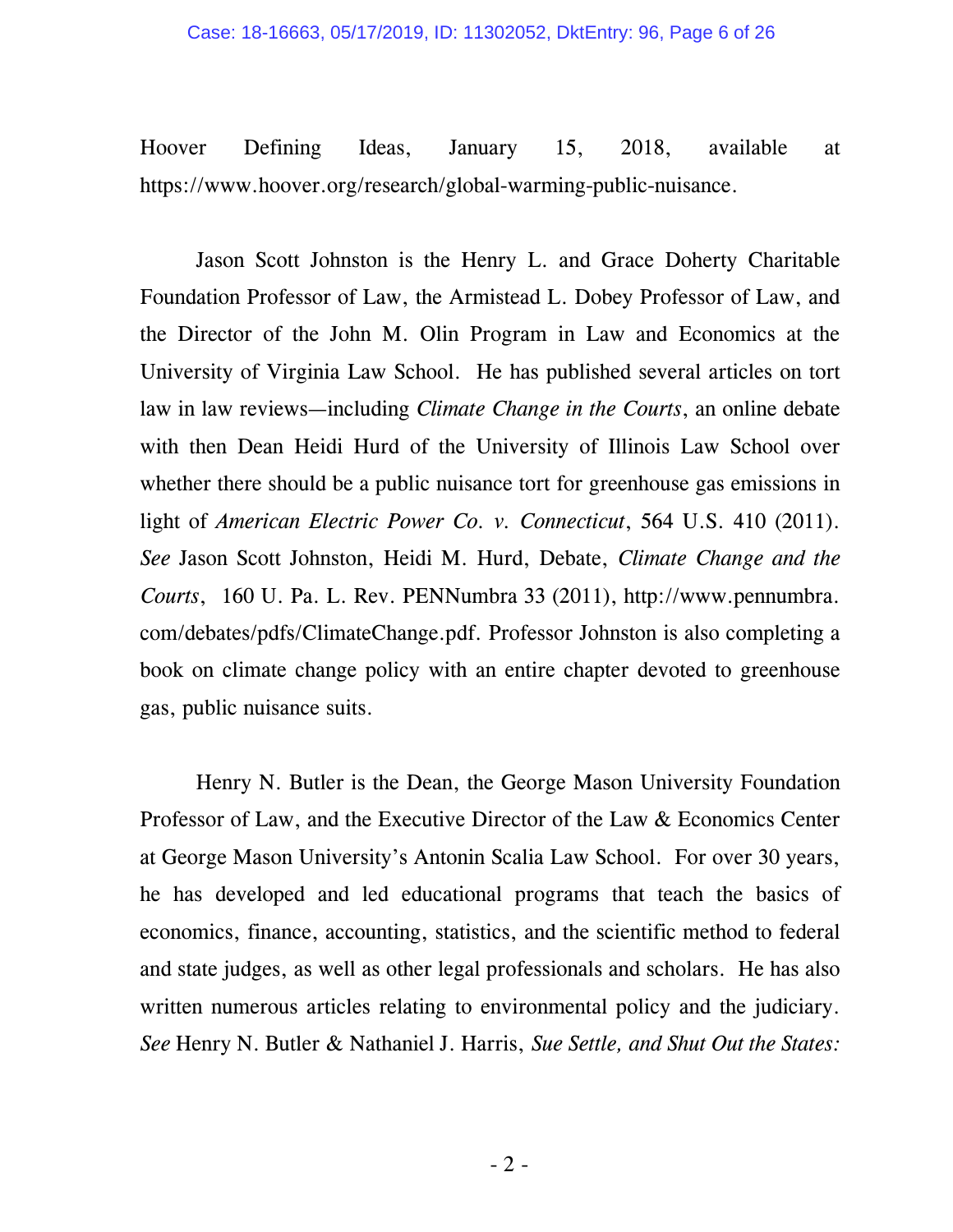*Destroying the Environmental Benefits of Cooperative Federalism*, 37 Harv. J. L. & Pub. Pol'y 579 (2014); Henry N. Butler & Todd J. Zywicki, *Expansion of Liability under Public Nuisance*, 18 Sup. Ct. Econ. Rev. 1 (2010); Henry N. Butler, *A Defense of Common Law Environmentalism: The Discovery of Better Environmental Policy*, 58 Case W. Res. L. Rev. 705 (2008).

In the amici curiae's view, the City's attempted reliance on public nuisance law as the basis for its claims would dramatically and unwisely expand the law beyond the discrete private harms to which it has always been limited.2

## **II SUMMARY OF ARGUMENT**

As the district court correctly concluded, the City's public-nuisance claims are just an attempted end-run around *American Electric Power Co. v. Connecticut*, 564 U.S. 410 (2011) ("*AEP*"). *AEP* held that the Clean Air Act displaced federal common law nuisance claims to enjoin emissions of greenhouse gases in the United States. *Id.* at 416.

To evade *AEP*, the City tries two maneuvers. First, the City raises claims against (only a select group of) companies who sell fossil fuels to others—who, in turn, burn the fuels and emit greenhouse gases. The district court correctly noted that *AEP* forecloses this claim, as the harm alleged still comes from the

-

<sup>2</sup> We refer to plaintiffs and appellees the City of Oakland and the City of San Francisco collectively as the "City".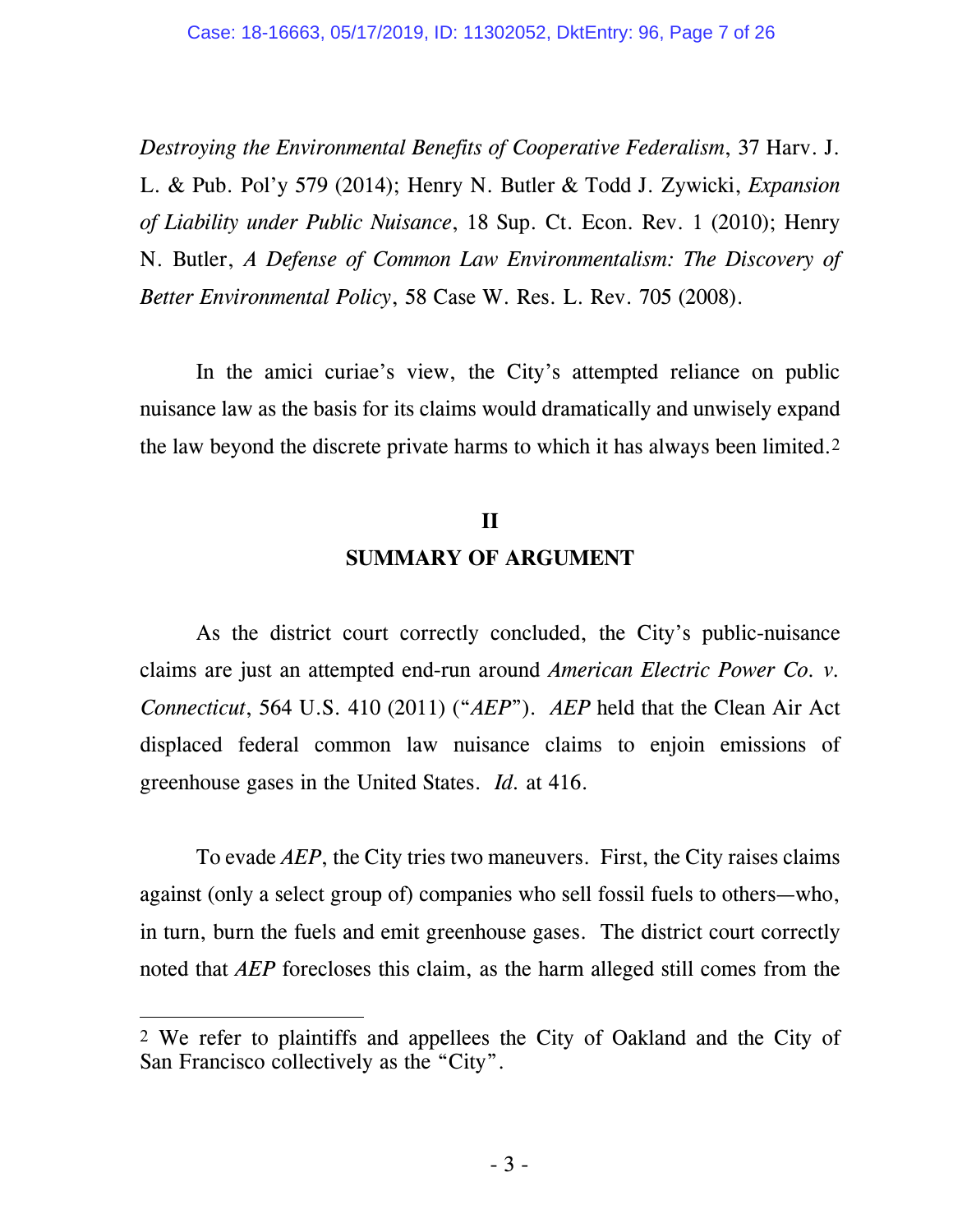actual *emissions* of fossil fuels—not the mere *extraction or sale* of fossil fuels. Second, the City complains about emissions worldwide outside the United States. But that contention runs straight into the presumption against extraterritorial application of domestic law, as the district court also recognized.

This amicus brief will address yet another basis to reject plaintiffs' claims: The City asks the federal courts to drastically expand the law of public nuisance to cover cases far beyond its common law foundations. That illadvised extension would lead to a morass of litigation resulting in arbitrary, inconsistent, and ill-considered outcomes in multiple jurisdictions domestically and globally.

By asking this Court to create a sweeping new federal common law cause of action, the City disregards a key limitation on the public-nuisance doctrine. Since at least the sixteenth century, courts have barred individual publicnuisance claims for diffuse harms. By the same token, even the actions of public bodies to abate nuisances have to show some nuisance to abate, such as the blockage of a public highway or the pollution of public waters. In this regard, private nuisance claims can be entertained only when their occurrence is either actual or imminent—*not* uncertain and speculative—so that their causal origin can be traced to the defendant's activities, emissions, or discharges.

In addition, there has never been a claim for a public nuisance by any public body to address harms originating outside the local government's jurisdiction and thus beyond its power to correct by local administrative action.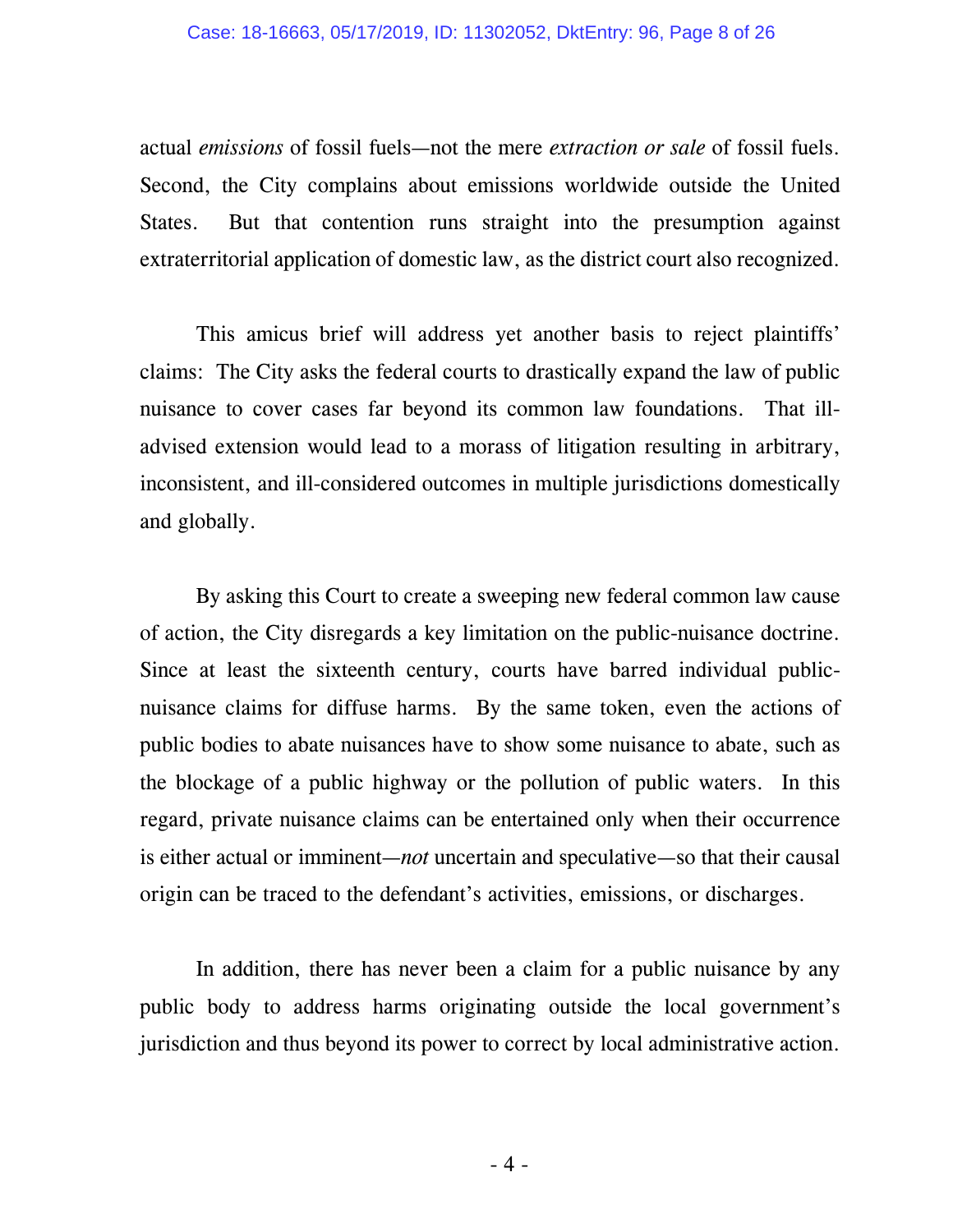#### Case: 18-16663, 05/17/2019, ID: 11302052, DktEntry: 96, Page 9 of 26

In those cases, where the local governments seek only the same damages available to private parties, they should be subject to the same limitations that apply to public nuisance actions brought by those private parties.

These rules, governing all suits for damages, are essential to prevent groundless public-nuisance claims from swamping the courts in litigation. The administrative costs of so much litigation would quickly eclipse any potential social value, for the mass of claims would distract courts from dealing with ordinary harms (such as automobile accidents or product-related injuries) that are amenable to litigation. For that reason, courts have long recognized that these types of diffuse harms are the proper subject of only administrative regulation.

Thus, as early as the 1536 case of *Anonymous*, the Court Leet (an administrative body) was found responsible for imposing sanctions on any party that placed an obstacle on a public road, delaying traffic and inconveniencing a large number of users. *See Anonymous*, Y.B. Mich. 27 Hen. 8, f. 27, pl. 10 (1536), *reprinted in* Richard A. Epstein & Catherine M. Sharkey, *Cases and Materials on Torts* 621 (11th ed. 2016). Private lawsuits relating to that public nuisance were narrowly confined so that only persons with direct physical injuries from impact with the obstacle were allowed to bring their individual law suits under the standard rules that governed road accidents, that are amenable to tort principles. *See* Richard A. Epstein, *Federal Preemption, and Federal Common Law, in Nuisance Cases*, 102 Nw. U. L. Rev. 551, 558–60 (2008). In that 1536 case, there was only one entity to administer all public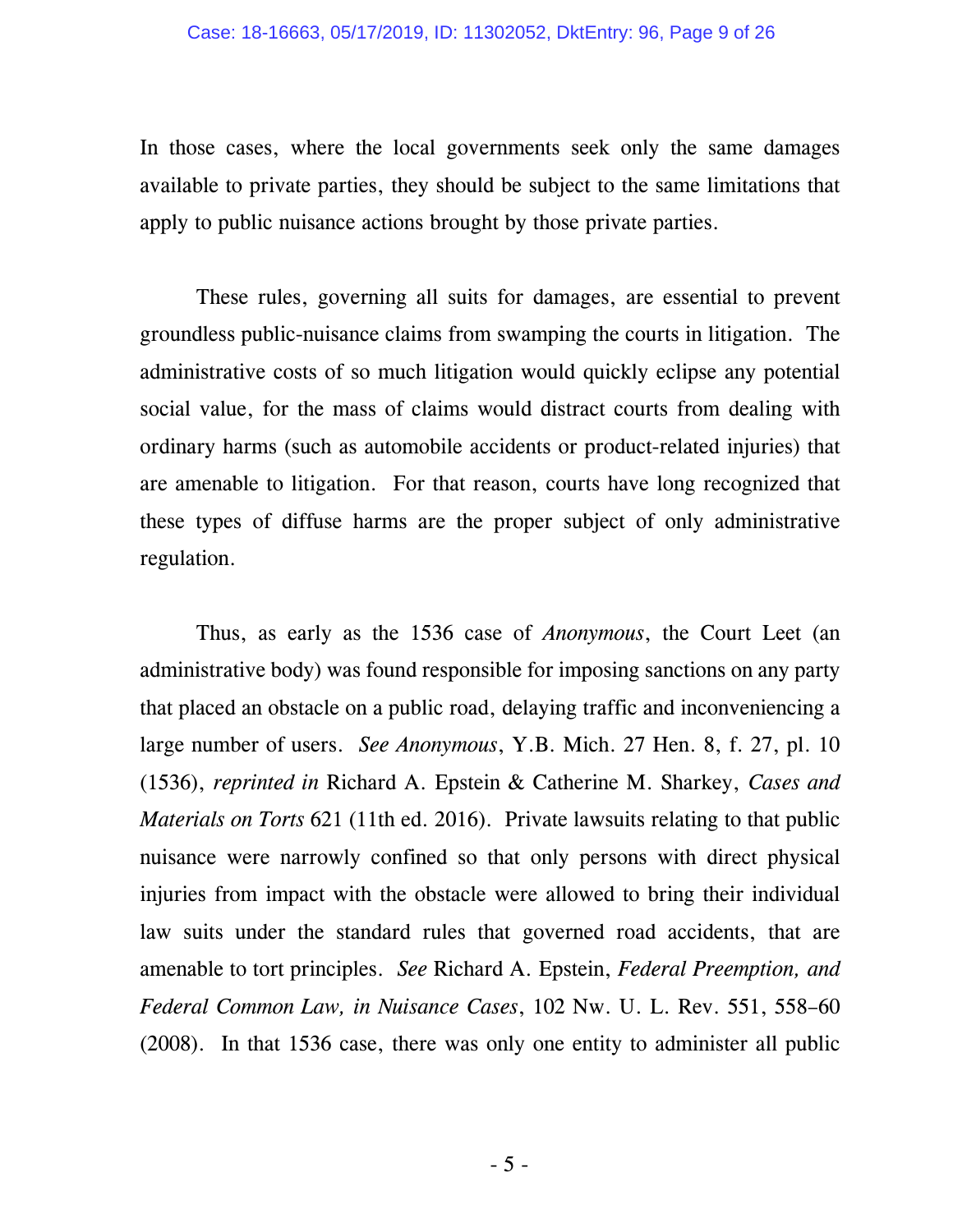sanctions, which it could do effectively since that public nuisance took place entirely within its jurisdiction. In these global warming cases, literally thousands of state, county, and local governments district could bring such actions.

These points are not novel. In an article that he wrote 40 years ago, well before global warming assumed the importance it has today, one of the amici here observed that widespread air pollution is not a proper subject for publicnuisance actions. "Every automobile, for example, creates a nuisance by the emission of smoke and other pollutants; yet it is inconceivable for practical reasons to entertain the prospect of systematic redress for each violation of individual rights." Epstein, *Nuisance Law*, 8 J. Legal Stud. at 101. Of course that does not mean that pollution must go unaddressed. Rather, "[p]ublic regulation is justified . . . because all private remedies are inadequate for the protection of admitted private rights, given the administrative complications that they spawn." *Id.* at 102. That was true of air pollution then, and it is true of global warming today.

Global warming perfectly illustrates the wisdom of the rule that bars public-nuisance claims for diffuse harms. If every person, water or park district, county or town, or other governmental entity who claims to have suffered, or potentially to suffer, from a diffuse harm could bring an action, the courts would be inundated with suits, as even a single public nuisance could give rise to thousands of claims, leading to enormous administrative costs, inconsistent judgments and crushing claims for liability.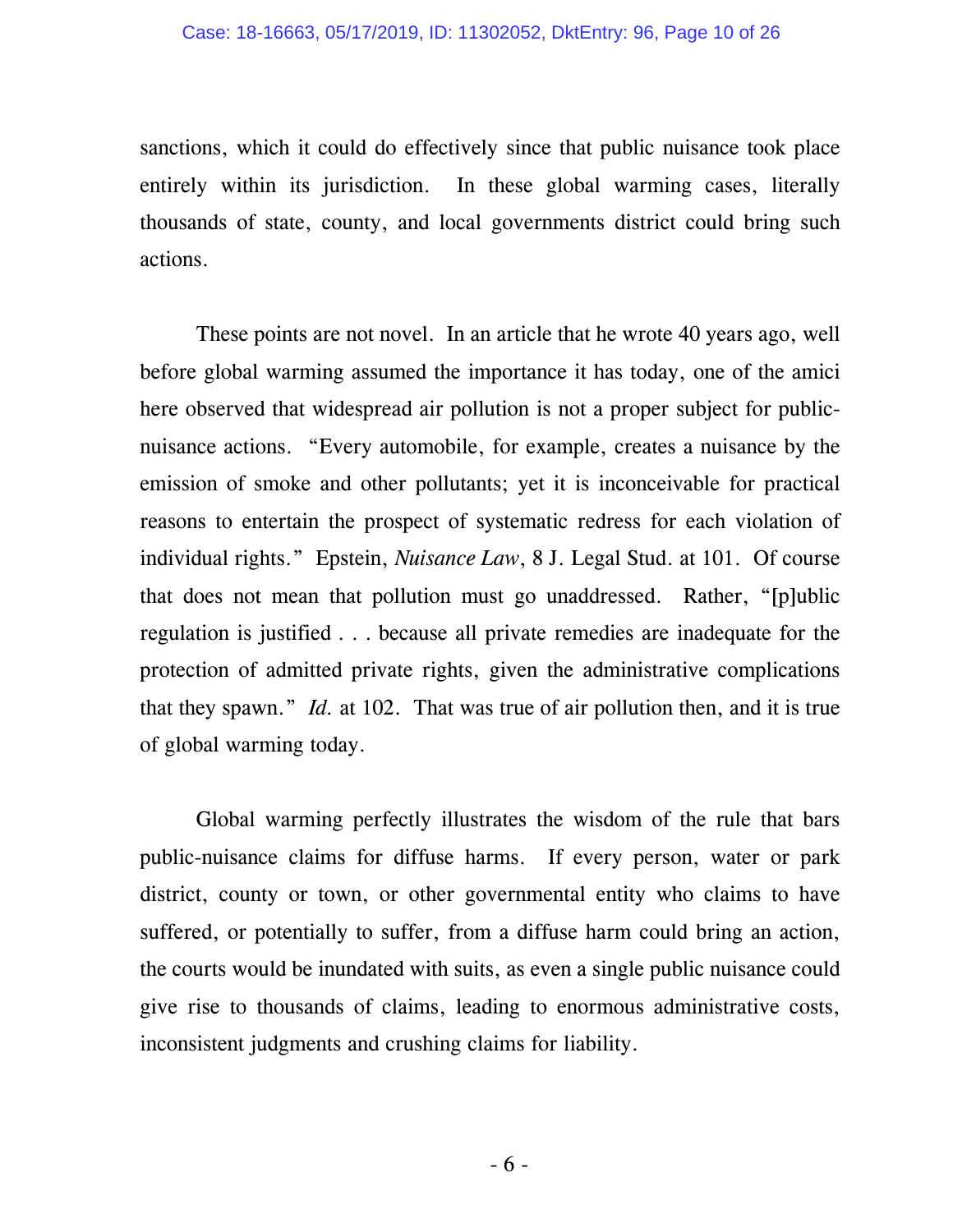Moreover, even if courts could handle that mass of public-nuisance litigation, courts would still face a crucial causation problem: identifying which of the numerous sources of carbon emissions is the proper defendant. Everyone on the planet contributes to carbon emissions—by driving cars, by using electricity, by consuming products manufactured in carbon-emitting facilities, and even by exhaling. There is no clear reason why the particular fossil fuel producers arbitrarily sued here should be held uniquely responsible for harms generated by all human activity. This is especially true given that the City targeted these entities solely to circumvent *AEP*, which barred claims against carbon dioxide *emitters*—who are in all cases better positioned to deal with the liability than the fossil fuel *producers* sued here.

No one company—or set of companies—can be tagged with responsibility for this complex global phenomenon. Indeed, the City itself, its residents, and its businesses all make copious use of fossil fuels and thus, if anything, bear a greater responsibility for the harms that the City wishes to blame on others.

Finally, courts would struggle to quantify the damages caused by carbon emissions given the complexity of the climate system. Without contesting that carbon emissions have real effects, it remains the case that scientists cannot say precisely what those effects are, let alone quantify the damages that they cause or the risks that they create.

None of this is to say that the control of the potential harms from global warming is beyond government's reach if these suits are rejected as they should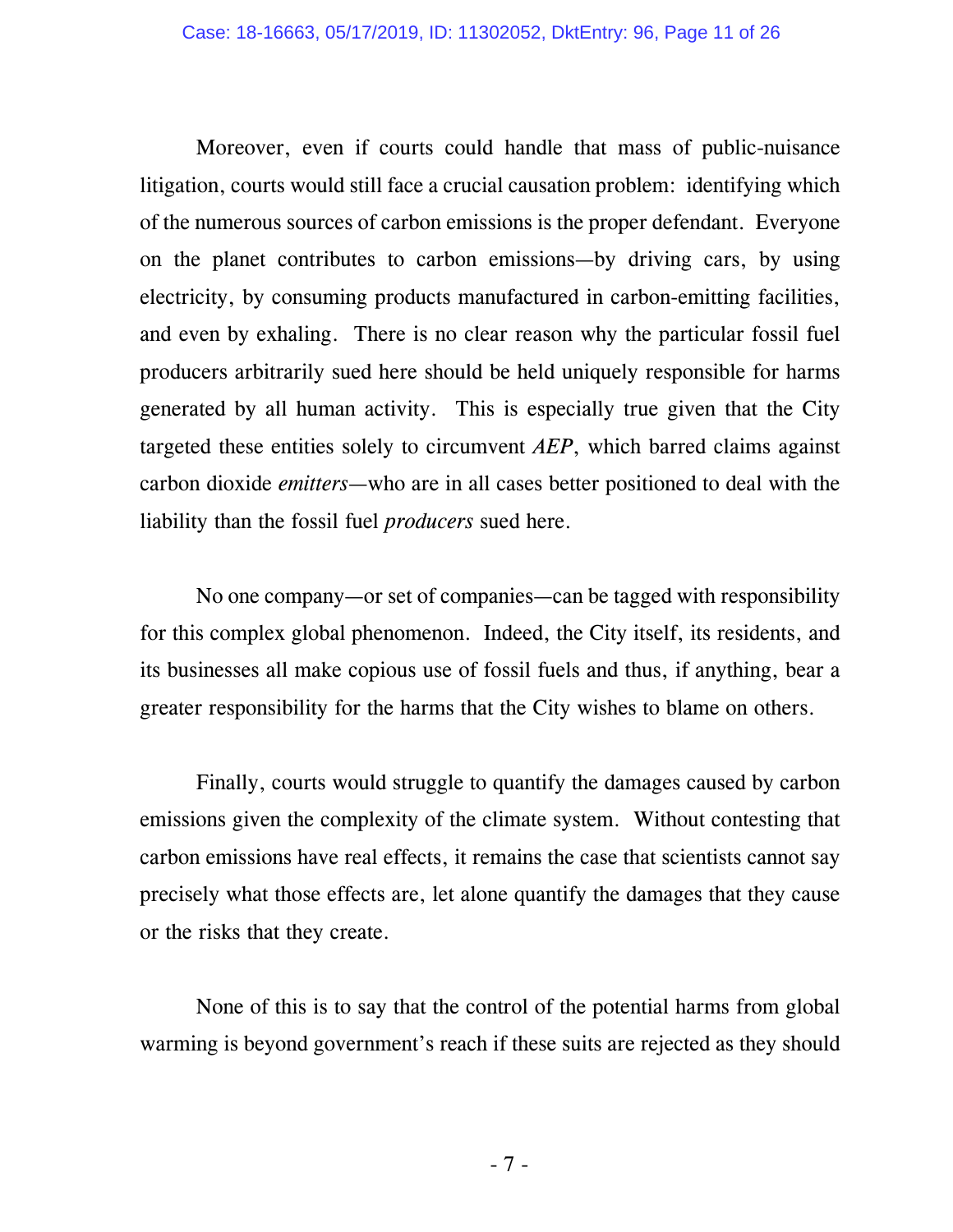be. The federal government, presumably through the EPA, can orchestrate that effort. *See, e.g.*, Epstein, *Beware of Prods and Pleas*, 121 Yale L.J. Online at 320. That is essentially what the Supreme Court held in *AEP*. Global warming can be effectively addressed, but not in the first instance by the courts creating a sweeping variety of crisscrossing public-nuisance claims, all of which move far beyond the disciplined limitations that were part of the common law.

#### **III**

#### **LEGAL ARGUMENT**

## **A. Since The Sixteenth Century, The Common Law Prohibited Use Of The Public-Nuisance Doctrine To Regulate Diffuse Harms**

The City fails to grapple with a key, long-standing element of the publicnuisance doctrine: it does not extend to diffuse, uncertain and future harms. Those harms are instead the appropriate sphere of administrative regulation. The City disregards that longstanding limitation on the public-nuisance doctrine and instead urges a significant but unwise expansion of it.

### **1. The Common Law Has Limited The Availability Of Public-Nuisance Suits Since At Least 1536**

In *Anonymous*, a case from 1536, the defendant had "stopped the King's highway," causing delays and other difficulties for every person who relied upon the road. *Anonymous*, Y.B. Mich. 27 Hen. 8, f. 27, pl. 10 (1536),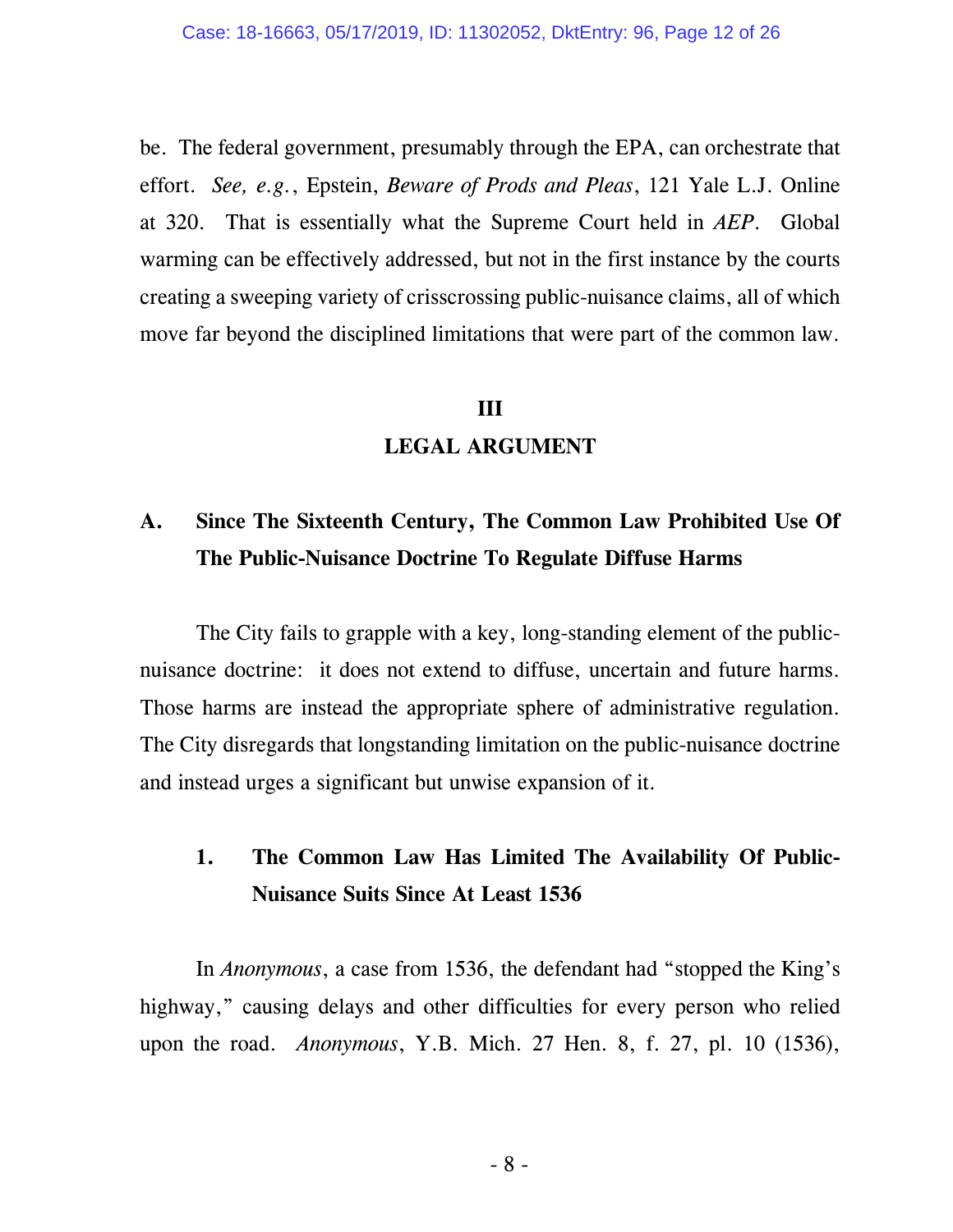*reprinted in* Richard A. Epstein & Catherine M. Sharkey, *Cases and Materials on Torts* 621 (11th ed. 2016). Two opinions from that case established the rule that remains vibrant today: absent a claim to special damages, diffuse harms are appropriately redressed through regulatory action.

The first opinion, drafted by the Chief Justice, recognized that it would be impractical to extend a cause of action to every person harmed by a stop on the highway because, "if one person shall have an action for this, by the same reason every person shall have an action, and so [the defendant] will be punished a hundred times on the same case." *Id.* The second opinion, penned by Justice Fitzherbert, elaborated that a person harmed by such a stoppage in the road could recover damages, but only if he "suffered greater damage than all others." *Id.* As, for example, if he "had more convenience by this highway than any other person." *Id.*

These statements from *Anonymous* remain central tenets of the common law today. The Restatement of Torts, for instance, almost verbatim blends the statements from the Chief Justice and Justice Fitzherbert: "In order to recover damages in an individual action for a public nuisance, one must have suffered harm of a kind different from that suffered by other members of the public." Restatement (Second) of Torts § 821C. Those observations were made in traditional contexts in which there was only one public entity capable of representing the public. With global warming, only one entity could assume overall control of the public nuisance as did the Court Leet in 1536. That entity is the United States. For this reason, the Supreme Court in *AEP* rejected the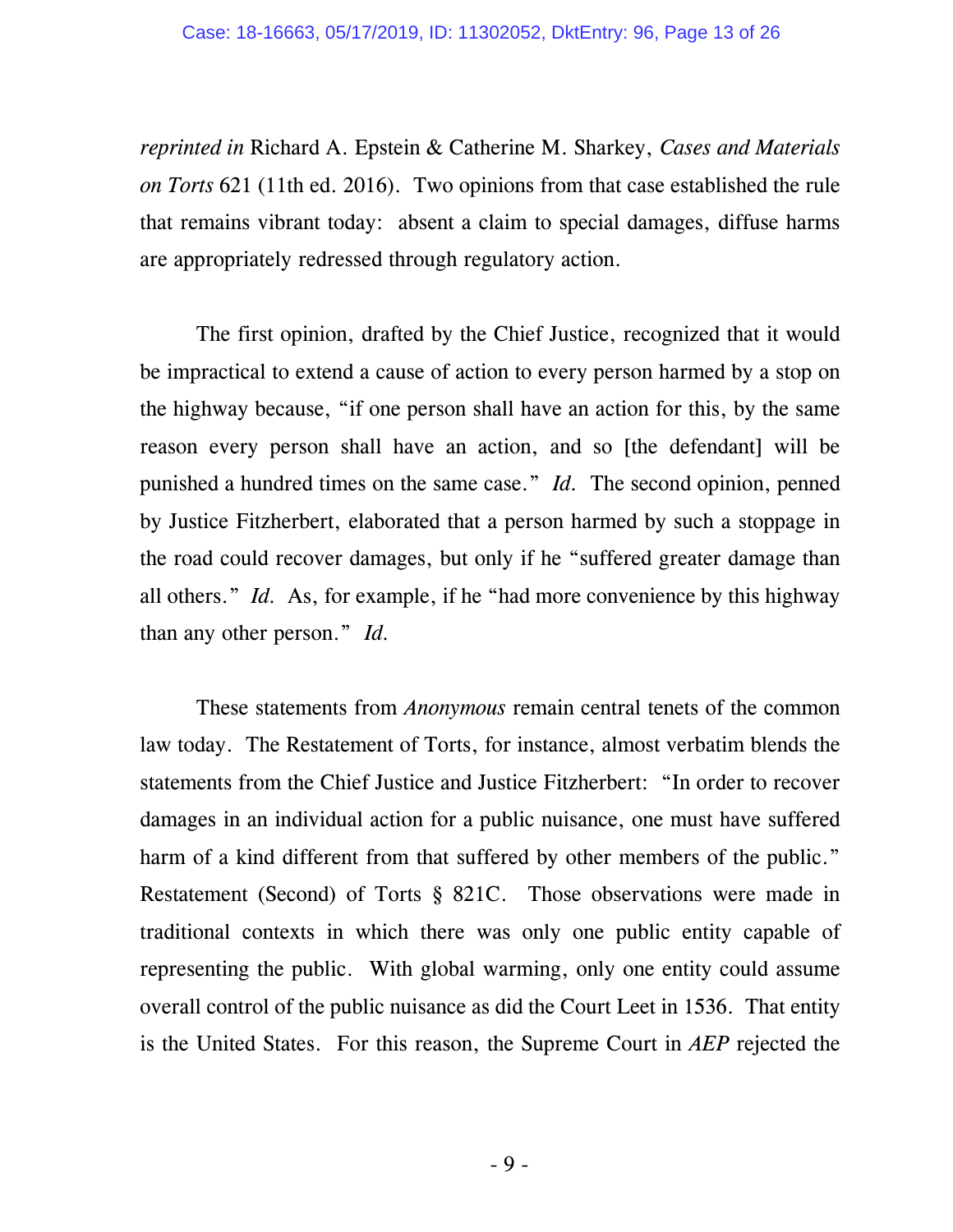prospect of multiple suits against particular defendants, and those arguments are equally applicable to a flood of local government lawsuits, all of which duplicate the failed claims in *AEP* on the critical issues dealing with the type of damage and the mechanism of damage in categorically ruling out any action for emitters. If local governments could not sue emitters, there is no reason to allow thousands of these same local governments to sue these defendants on even weaker substantive theories. *See* Epstein, *Beware of Prods and Pleas*, 121 Yale L.J. Online at 323-4l; *see also* Restatement (Second) of Torts § 821C ("It is not enough that [the plaintiff] has suffered the same kind of harm or interference but to a greater extent or degree.").

The 1536 decision allowed a local government to redress an actual harm that was located entirely within its jurisdiction. It did not contemplate that thousands of local governments could sue for speculative damages when none of them have the capacity to either enjoin or correct the alleged nuisance for which they seek only compensation without any proof of special damages.

## **2. Limiting The Availability Of Nuisance Actions For Diffuse Harms Would Prevent Litigation Costs From Overwhelming The Legal System**

Tort law's fundamental function is to address discrete (as opposed to diffuse) harms with discrete causes. The paradigm example of this is "the direct and immediate application of force against the person and property."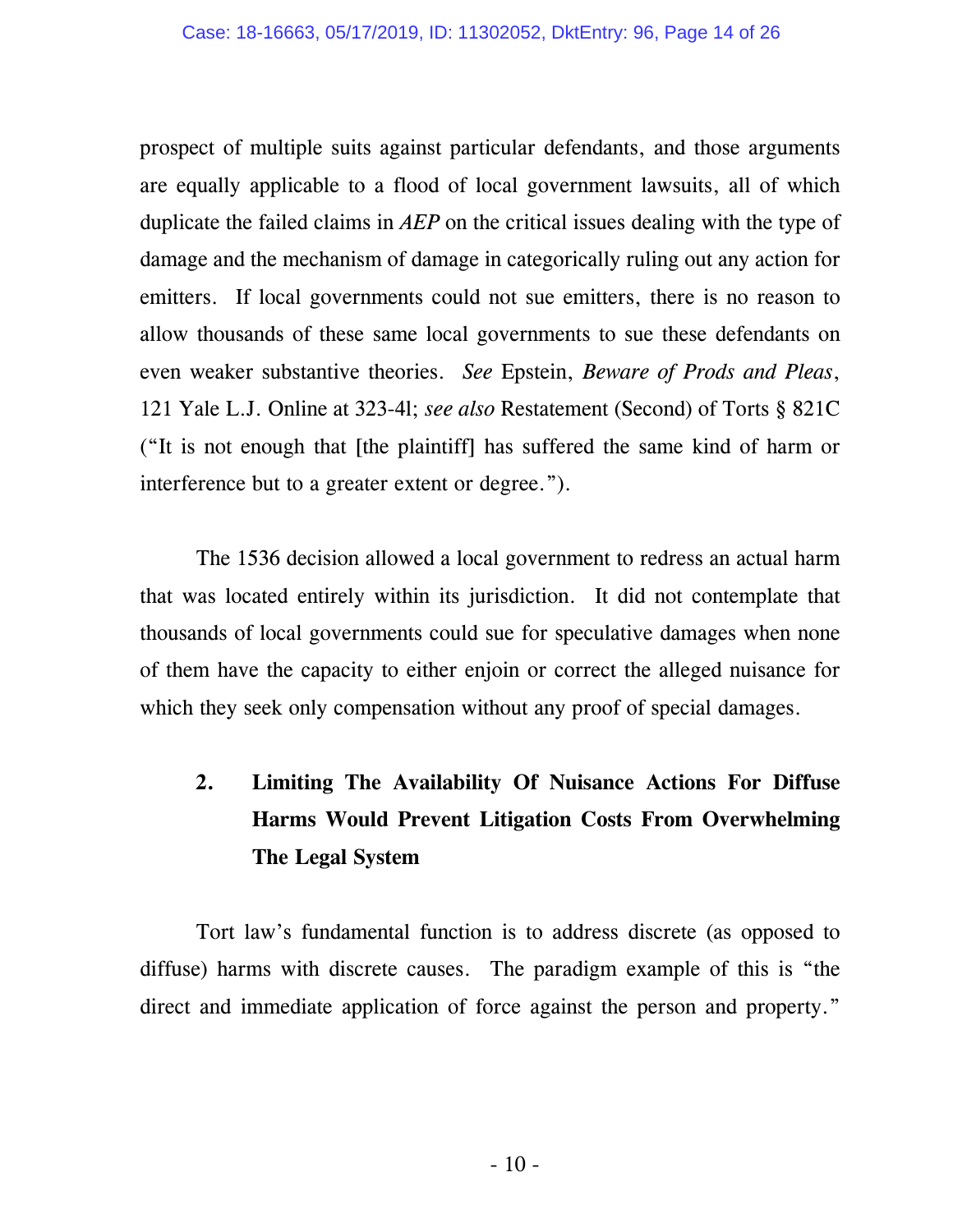Epstein, *Nuisance Law*, 8 J. Legal Stud. at 56. In this situation, there is an easily identifiable victim and perpetrator.

Tort law expands from there to include injury caused to a person or property by "the creation of dangerous conditions" by another person. *Id.*  Even there, though, causation is apparent with readily identifiable parties. Traditional nuisance suits expand only slightly further from there. For example, the harm caused by smoke, noise, or heat can be seen as a large number of separate physical invasions, and "if each individual particle, each individual event, is attributable to the defendant's activities, then so too is their aggregate impact." *Id.* at 57.

Classic nuisance cases therefore involve localized injuries to a limited set of plaintiffs. In each of the above three situations, the person harmed, the person causing the harm, and the cause of the harm remain identifiable. Courts are therefore quite able to tailor injunctive relief and damages to prevent future harms and rectify past harms. For example, courts can require different responses from defendants at night, when quiet is needed, as opposed to the day, when it is less so.

But those forms of remedial fine-tuning are completely unavailable in mass tort cases where local governments with no powers of direct regulation are utterly unable to calibrate any corrective remedy to the unique position of identifiable parties. For all intents and purposes, each of the myriad of local governments is just like private plaintiffs because at no point do they claim that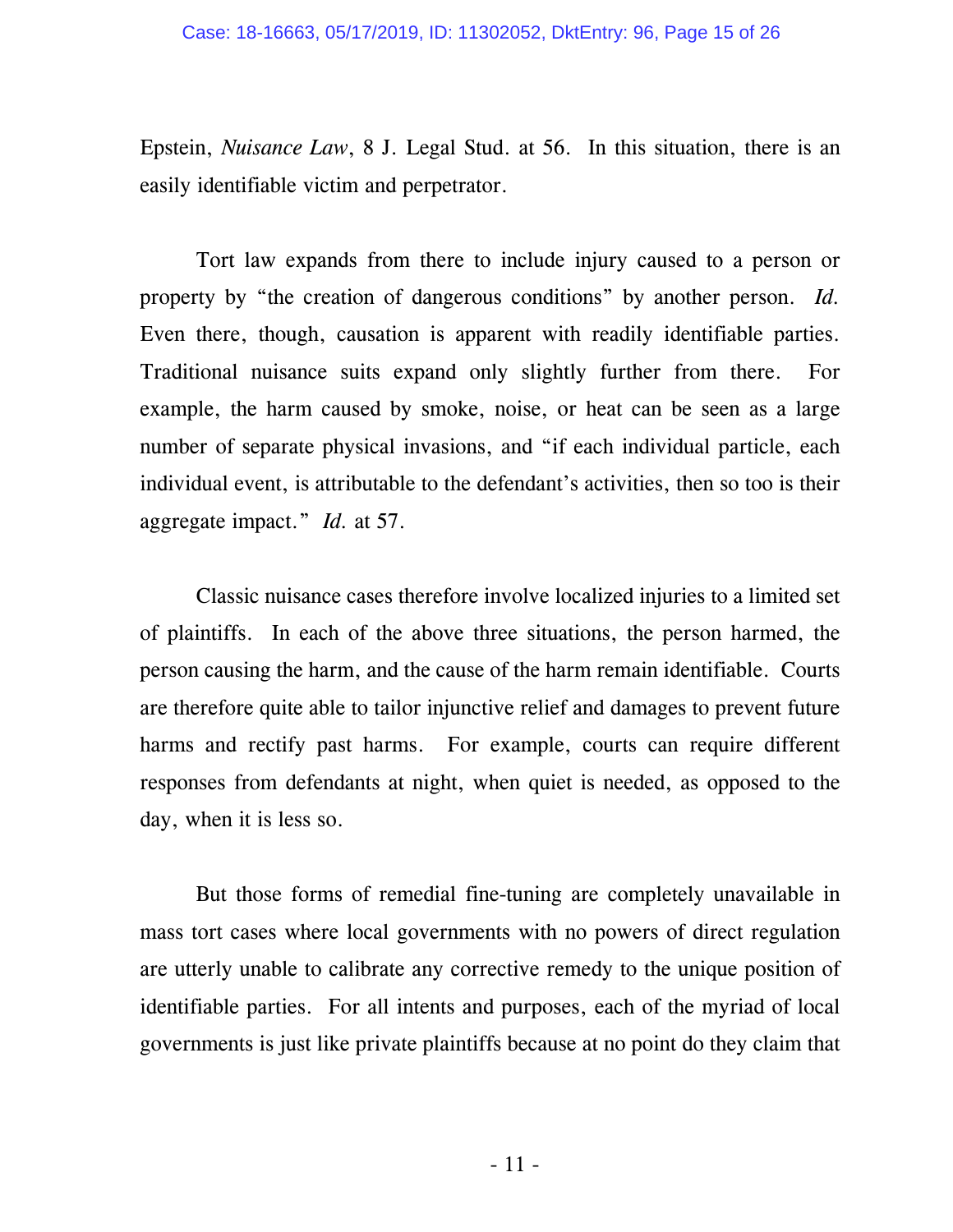they could exert direct powers of regulation over events that go far beyond their respective jurisdictions.

At a certain point, however, harms become so diffuse that they can no longer be addressed through ad hoc litigation, whether brought by public or private parties, which causes great expense to both the parties involved and the society at large. *See* Epstein, *Nuisance Law*, 8 J. Legal Stud. at 75-76. In a paradigmatic case involving discrete harms, those costs are justified as a means to achieve justice in the individual case. *See id.* at 75. But the costs of litigation "are apt to be overwhelming where a large number of persons are both entitled to compensation and obligated to pay it." *Id.* at 78-79. "Let these administrative costs be sufficiently large and it follows that all persons may be worse off in differing degrees if a systematic policy of individual compensation is pursued." *Id.* at 79. In that case, "[t]he faithful application of a theory of justice can become so expensive as to be self-defeating." *Id.* All of these concerns apply to government lawsuits that only seek damages for harms that originate and extend far beyond their respective jurisdictions.

The case against these nuisance suits contrived by local governments is not to suggest that diffuse harms must go unaddressed. Rather, these harms are the proper subject of administrative regulation by governments that are capable of dealing with the problem in a unified fashion, as only the federal government can.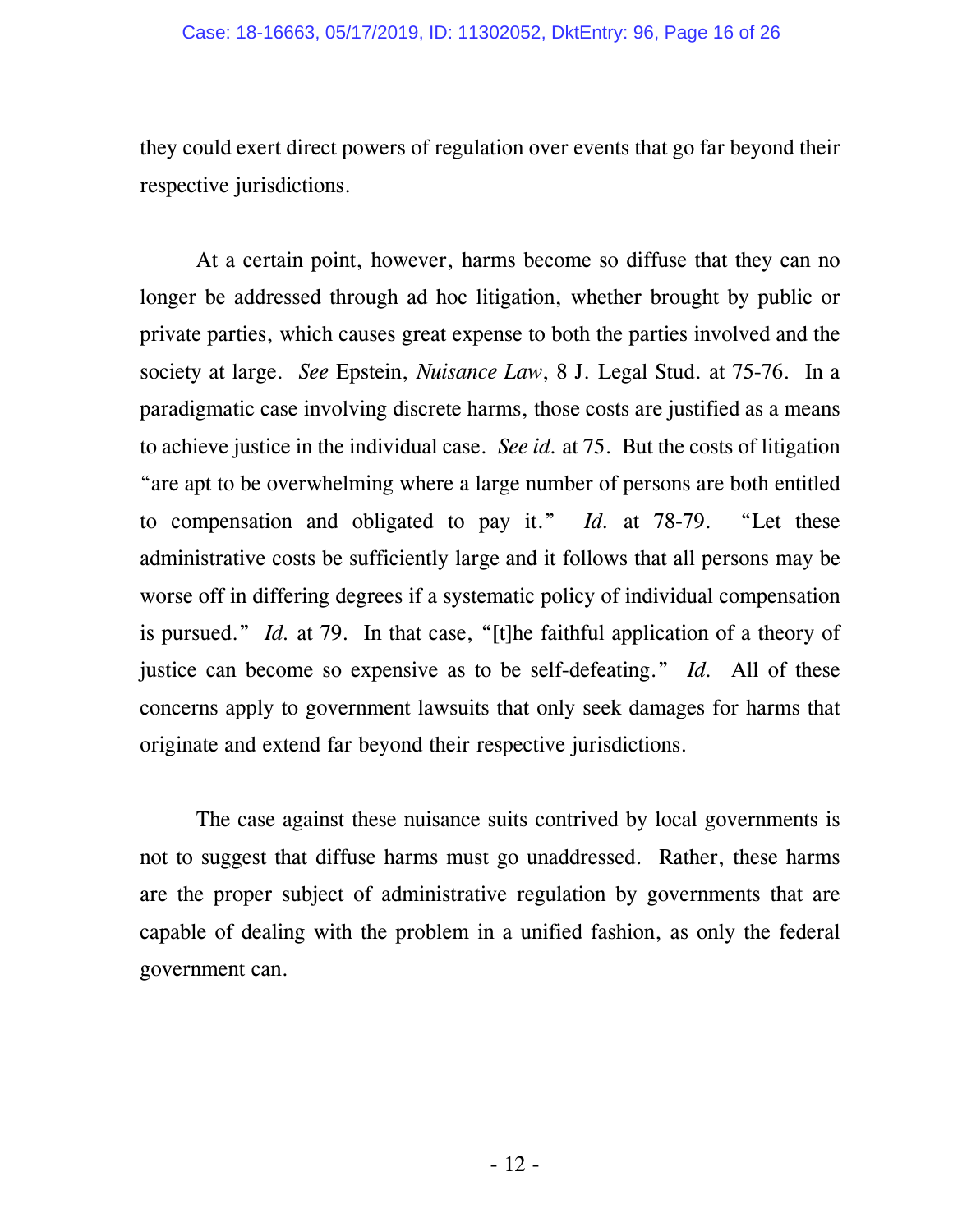One of the amici on this brief recognized 40 years ago—long before global warming became a major issue—that these considerations supported an administrative approach to air pollution. To repeat what was said there: "Every automobile, for example, creates a nuisance by the emission of smoke and other pollutants; yet it is inconceivable for practical reasons to entertain the prospect of systematic redress for each violation of individual rights." Epstein, *Nuisance Law*, 8 J. Legal Stud. at 101. In these cases, "[p]ublic regulation is justified . . . because all private remedies are inadequate for the protection of admitted private rights, given the administrative complications that they spawn." *Id.* at 102. That remains true today: "ordinary litigation is not easily scalable," and "[w]hat works for a dispute between two neighboring landowners may not work with the constant interaction of traditional pollutants, let alone for carbon dioxide." Epstein, *Beware of Prods and Pleas*, 121 Yale L.J. Online at 322-23.

## **B. The Public-Nuisance Doctrine Is Particularly Ill-Equipped To Address Global Warming Issues**

Global warming is a diffuse phenomenon, with an almost unlimited number of potential plaintiffs and a similarly broad range of novel types of harm. That combination renders these cases ill-situated to resolution through localized litigation brought by either private or government actions that seek general damages under an ill-considered extension of traditional publicnuisance doctrine.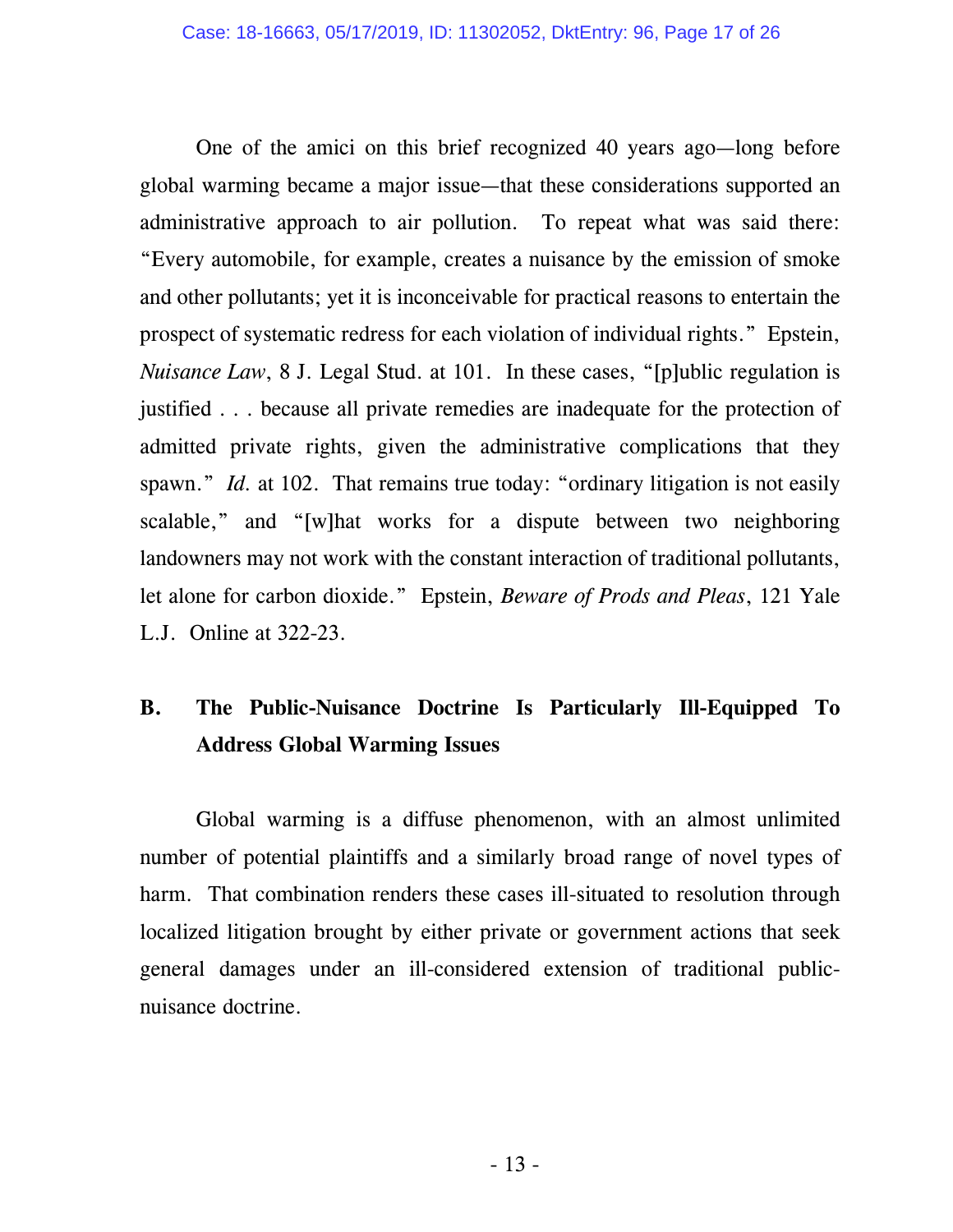## **1. Because Global Warming Harms Everybody, Courts Could Not Possibly Assess The Resulting Damages**

The City's proposed cause of action perfectly illustrates the practical problems associated with nuisance actions for diffuse harms. Allowing the City's claim to move forward could lead to a situation without any foreseeable boundaries, as it could set precedent for allowing countless similar claims by public and private entities alike to proceed before this court and others.

If the City can recover for its damages, there is nothing stopping every other municipality in the country from pursuing similar claims. The alleged threats of climate change—increased temperatures, flooding, erosion, and extreme weather events—would not be limited to the City. In fact, suits like the City's have already occurred. Far inland, Boulder and San Miguel counties, along with the City of Boulder, have sued ExxonMobil and Suncor based on global warming, seeking recovery for the costs of road repair and air conditioning.3 These suits allege no specific connection of these cities to global warming, and at no point mention any of the major changes in these communities in past decades, dealing with such unmentioned critical factors as the intensity of use of their roads and office buildings, or the level of

-

<sup>3</sup> *See* Charlie Brennan, *Boulder spearheads lawsuit seeking damages from ExxonMobil, Suncor over climate change impacts*, Boulder News, Apr. 17, 2018, available at http://www.dailycamera.com/news/boulder/ci\_31810658/bouldersues-exxon-suncor-climate-change.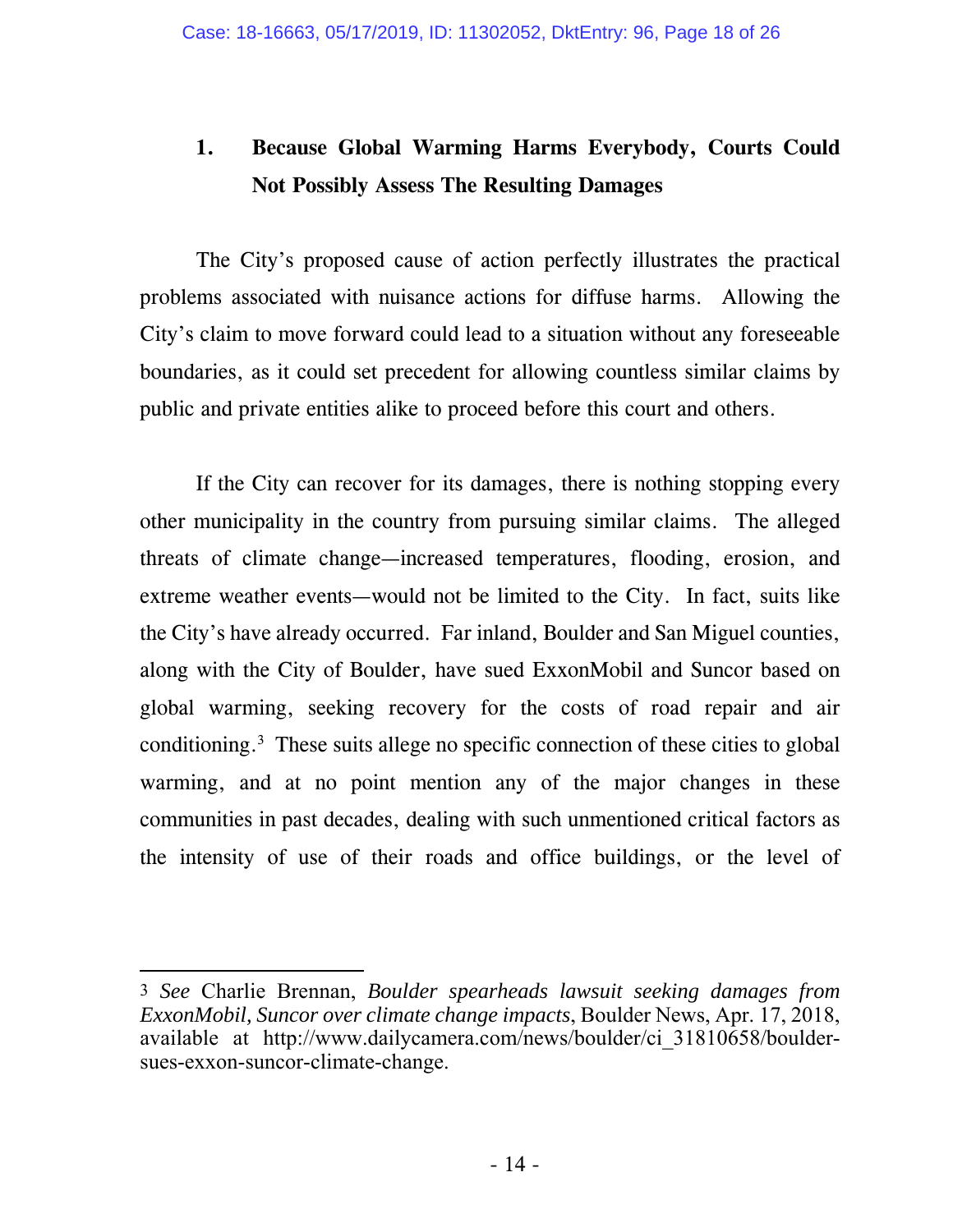maintenance expenditures that every local community needs to make to keep their facilities in working order.

Those suits are just the beginning. Just as a city of 400,000 can claim damages from global warming, so, too, could a town of 40. To put things into perspective, there are over 39,000 municipalities in the United States<sup>4</sup> and the nation itself has approximately  $95,000$  miles of shoreline.<sup>5</sup> So, there is an enormous amount of similarly situated municipalities and coastal landowners who could raise claims just like the City's.

Given these far-reaching implications of this case, there is no reason for this Court to abandon the line drawn regarding public-nuisance suits since 1536—no matter whether these damage actions are brought by private parties or by thousands of government entities acting on their behalf. Whatever challenges global warming may pose, courts cannot use a massively expanded public-nuisance theory to address what is at root a regulatory issue. The EPA is the appropriate entity to set the country's policies in this context. As a global problem, global warming demands an administrative solution, not a judicial one.

-

<sup>4</sup> *See* Nat'l League of Cities, Number of Municipal Governments & Population Distribution, https://www.nlc.org/number-of-municipal-governmentspopulation-distribution.

<sup>5</sup> *See* NOAA, *How long is the U.S. shoreline?*, https://oceanservice.noaa.gov/facts/shorelength.html.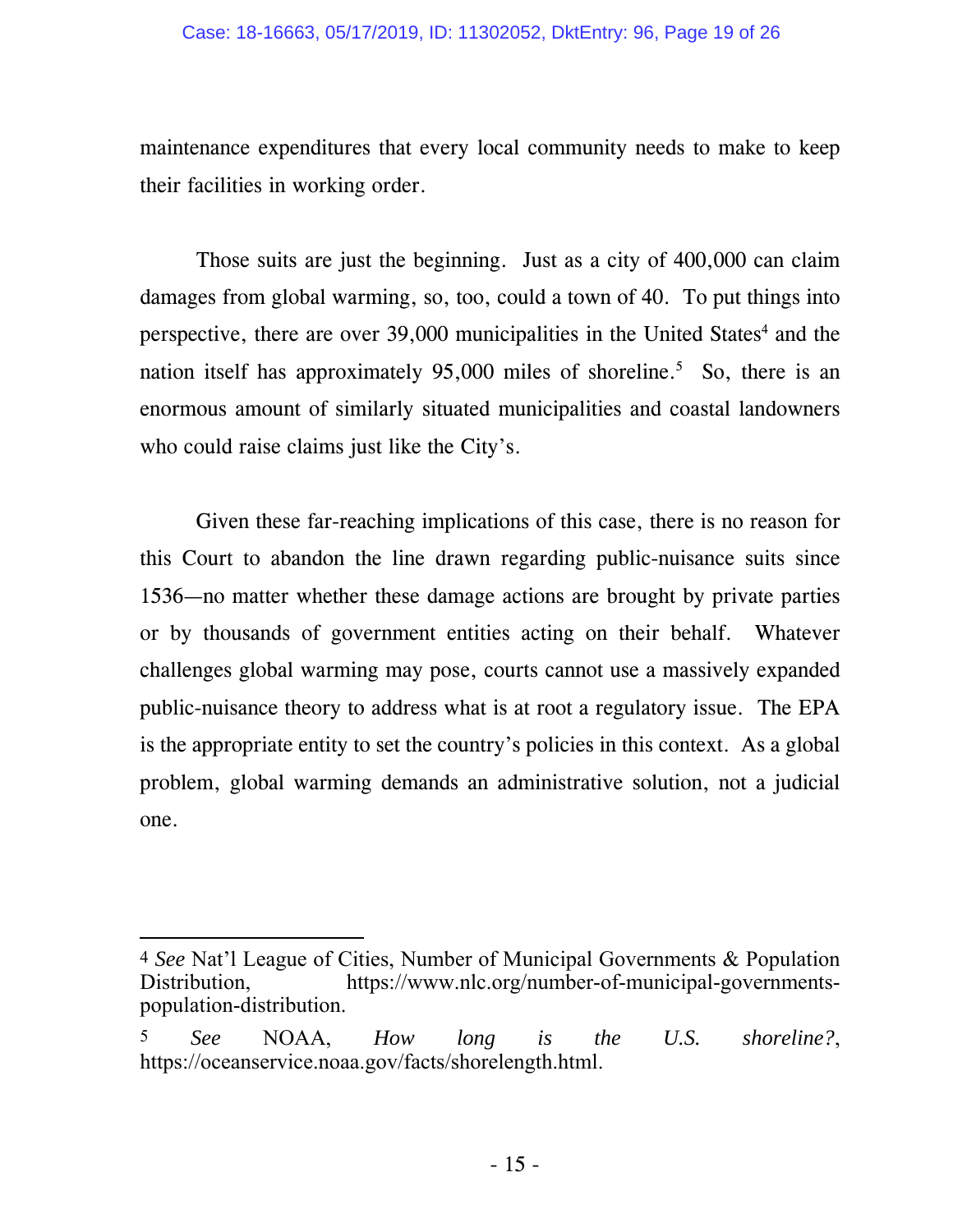# **2. Courts Lack The Capacity To Dictate Who Should Bear The Cost For The Loss Caused By Global Warming, As Everyone Contributes To It**

Setting aside the administrative cost associated with the almost infinite number of lawsuits that would result from the City's theory, treating global warming as a public nuisance would give rise to the additional problem of how to apportion the loss among the equally large number of responsible parties. The City has chosen five particular entities to sue. Other cities and local governments could choose five others. Still others could expand their lists further. But this proliferation of litigation strategies just highlights that the courts are not positioned to dictate who should bear the costs for this global phenomenon.

To say the least, global warming lawsuits are complex yet widely underinclusive, as people from all over the world contribute to global warming but only a tiny fraction of people are sued for it:

First, just looking at the American scene, some good chunk of the carbon dioxide releases are from other oil companies not named in the complaint. Another, probably larger, chunk comes from burning coal, making cement, and human and animal respiration. Carbon dioxide is also released in large quantities by forest fires, including those that recently overwhelmed Northern and Southern California. And that's just in America; vast amounts of carbon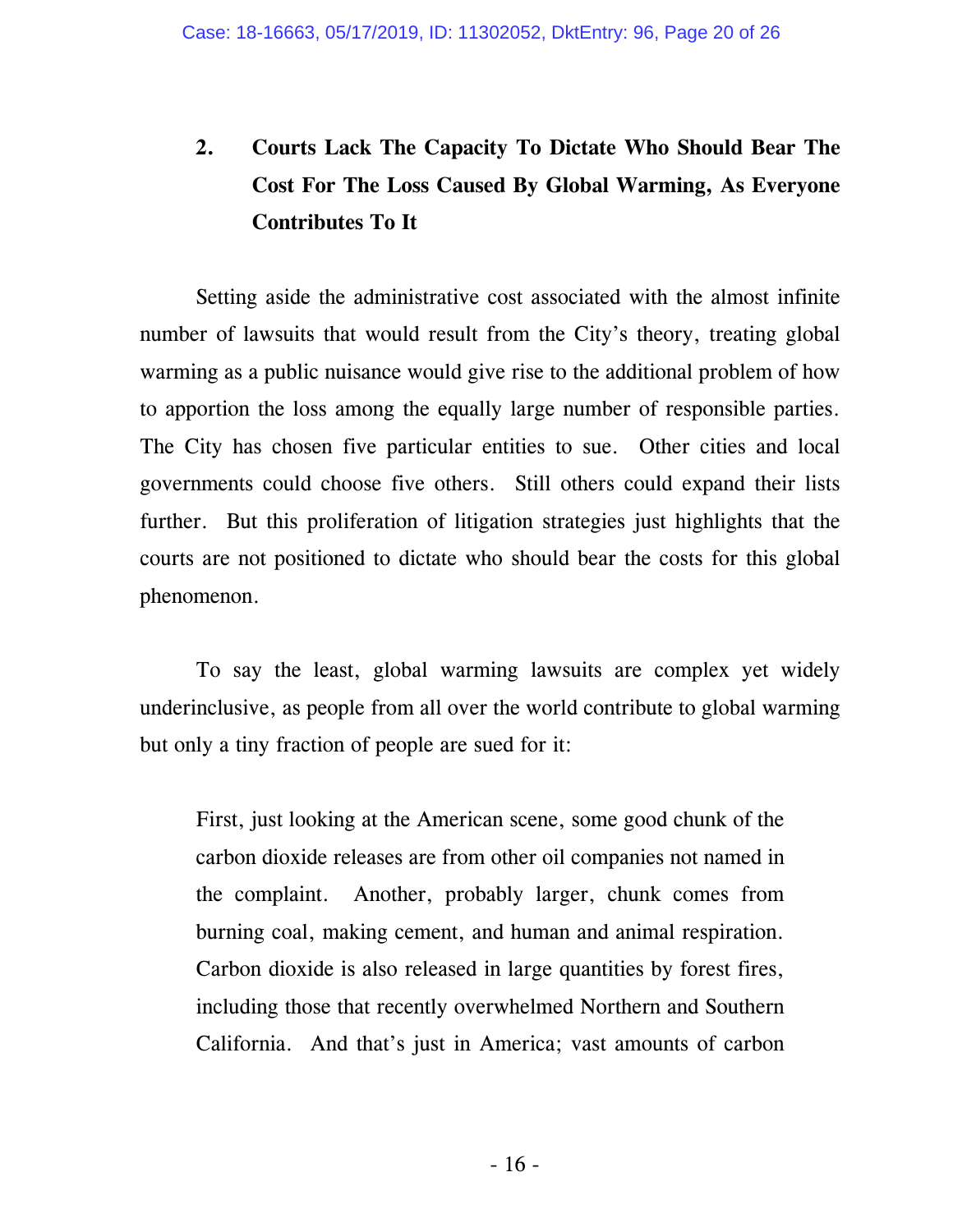dioxide are released from a similar range of human activities all across the globe.

Here are some numbers: As of 2015, all carbon dioxide emissions from the United States comprised 14.34 percent of the global total, while China's emissions stood at 29.51 percent. Even if the five oil companies were somehow responsible for, say, 10 percent of the United States' carbon dioxide emissions, that would be less than one percent of the total human releases.

Richard A. Epstein, *Is Global Warming a Public Nuisance?*, Hoover Defining Ideas (Jan. 15, 2018).

As relevant here, despite the City suing five specific parties, the history of global warming lawsuits confirms that oil and gas producers are not uniquely responsible for the problem. Tellingly, this lawsuit only arose after the *AEP*  litigation targeted power companies, and the Supreme Court in *AEP* held that those global warming claims were displaced by federal law. *See* 564 U.S. at 415. After initially targeting power companies for their carbon emissions, global warming plaintiffs cannot argue that the problems from this global phenomenon must be pinned on oil and gas producers—that are a step further removed on the causal chain. In fact, causation problems would have doomed the suit in *AEP*, and those causation issues are even more pronounced here.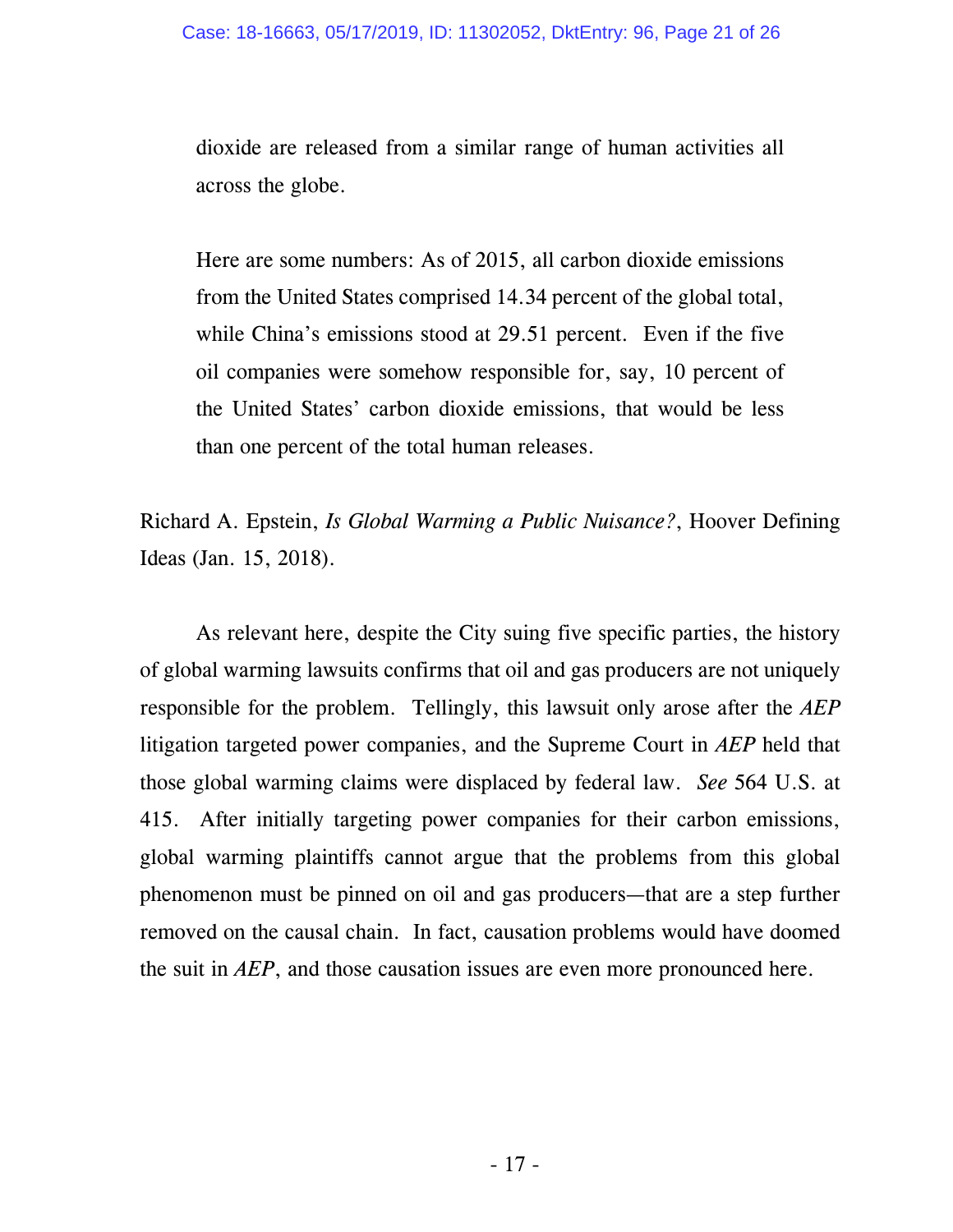None of this is meant to minimize the significance of global warming or to suggest that the problem is hopeless. The point is also not to suggest that nothing can or should be done. Rather, the idea is that, because global warming is, in part, the product of all human activity across the world, it is not the appropriate role of the federal courts to say who should bear the cost. *See, e.g.*, Epstein, *Beware of Prods and Pleas*, 121 Yale L.J. Online at 329 ("There is excessive discussion on how to deal with global warming right now, so the issue can hardly be said to be concealed in some remote location. Given that high level of public deliberation and engagement, it does not seem plausible that any ill-conceived lawsuit will add sense to the mix.").

# **3. The Complexity Of The Climate System Further Renders Courts Incapable Of Identifying Damages Caused By Carbon Emissions**

Even if these causation and administrability problems could be resolved, there still remains the problem of identifying and quantifying the damages caused by carbon emissions. Given the complexity of the climate system, that task "cannot be shoehorned into the usual public nuisance cases." Epstein, *Beware of Prods and Pleas*, 121 Yale L.J. Online at 325. It thus seems unlikely that any court could accurately identify and quantify the harms produced by carbon emissions.

Without disputing that carbon emissions have real effects, it still bears emphasis that nobody can say with any certainty precisely what those effects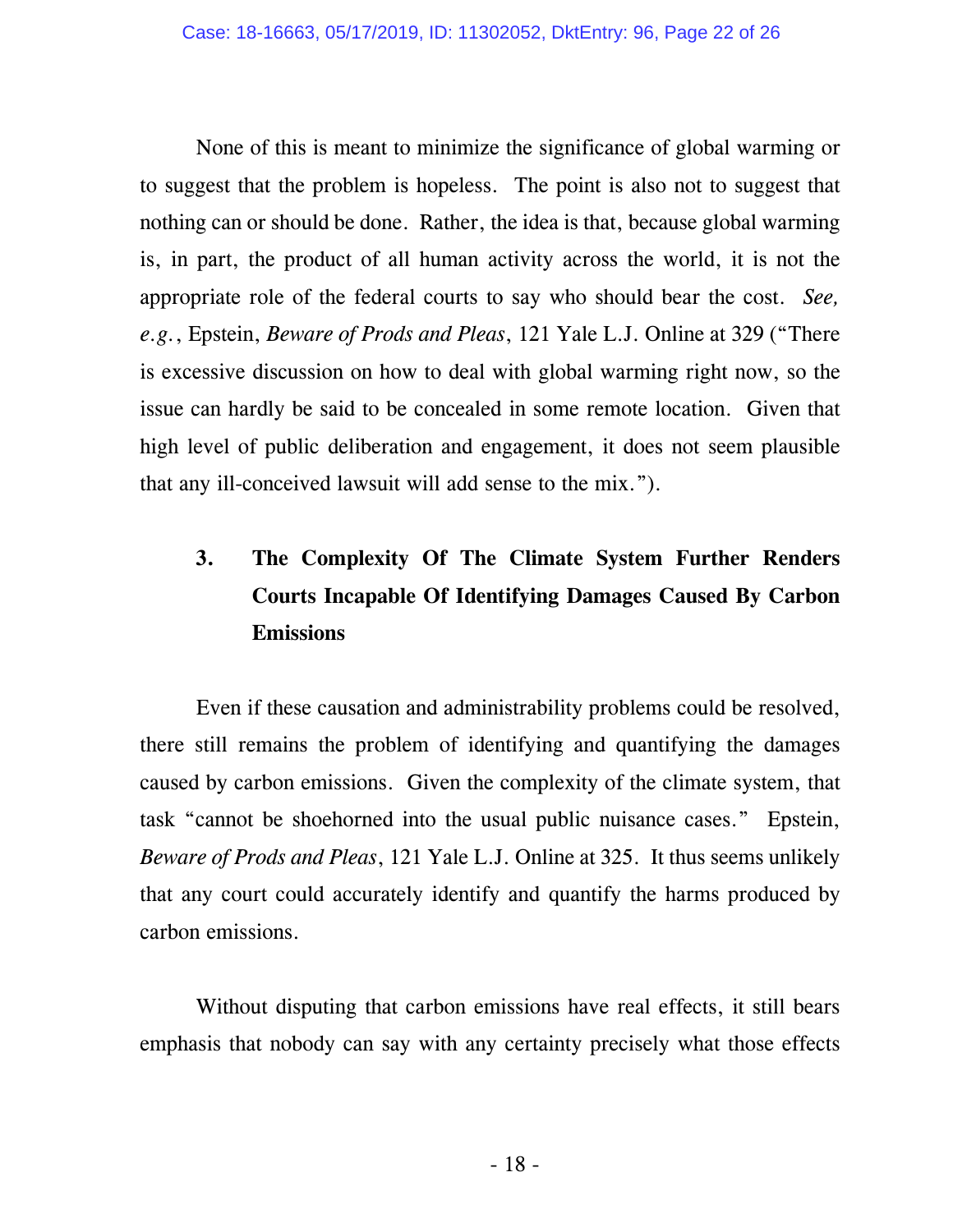#### Case: 18-16663, 05/17/2019, ID: 11302052, DktEntry: 96, Page 23 of 26

may be. For instance, scientists say that "attributing any particular extreme weather event to global warming remains beyond the current limits of scientific capability."6 Moreover, even accepting the City's suggestion (City Br. at 4) that fossil-fuel emissions do, in fact, contribute to rising sea levels, scientists still cannot say *how much* more likely it is that sea levels will rise (and have risen) as a result of fossil-fuel emissions. Given this uncertainty, courts are not able to draw a causal link between carbon emissions and injuries, as would be necessary to justify a damages award.

In summary, the cumulative difficulties in the path of the City's publicnuisance action cannot be avoided. The City's proper forum is Congress or the EPA—not the federal courts—because global warming is a global phenomenon requiring a regulatory response. That is what the Supreme Court held in *AEP*, when it found similar claims displaced by federal environmental statutes, and that is what this Court should hold here.

<sup>-</sup>6 NOAA, Earth System Research Laboratory, Global Monitoring Division, https://www.esrl.noaa.gov/gmd/outreach/faq\_cat-1.html.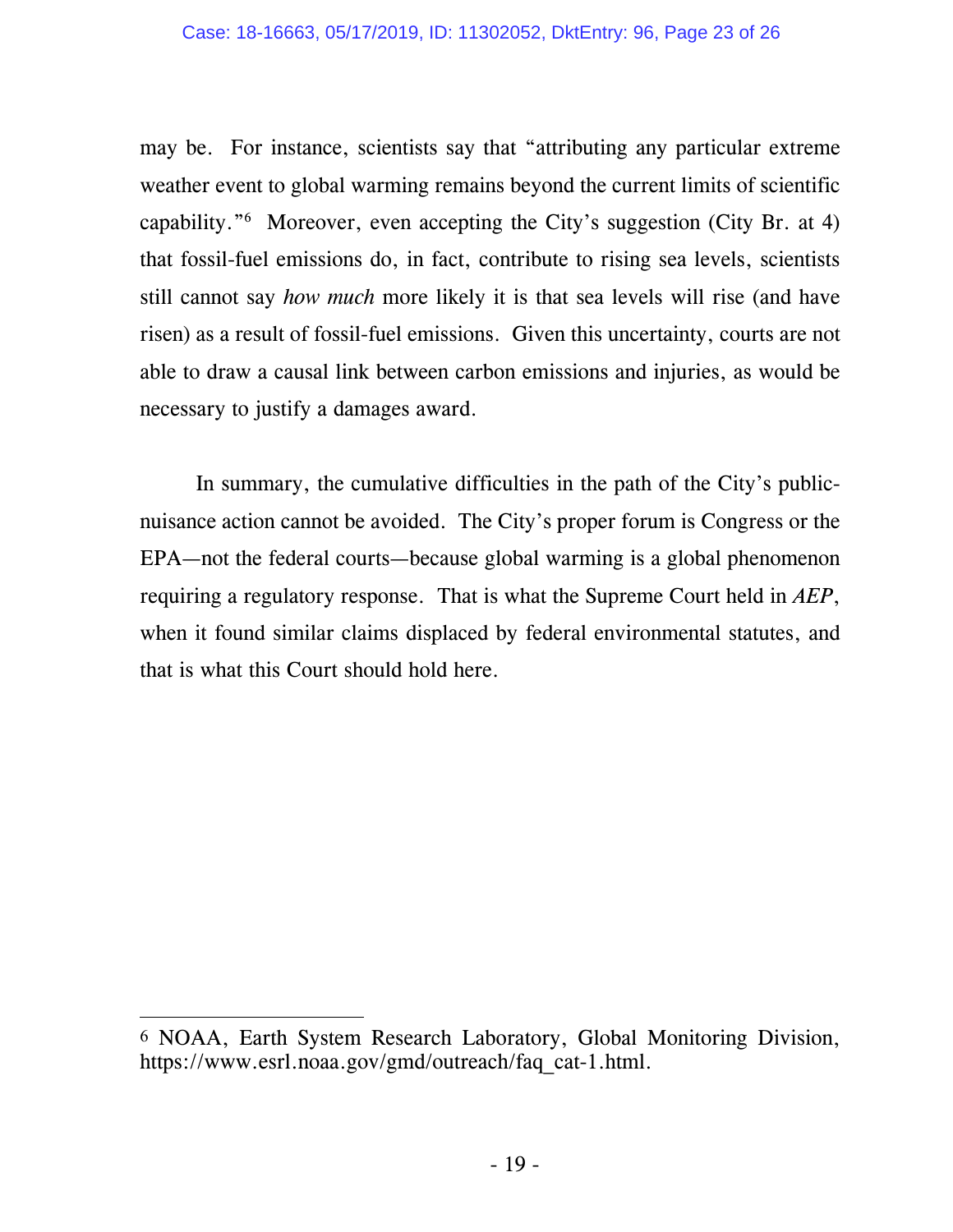#### **IV**

#### **CONCLUSION**

For the reasons set forth above, the ruling of the district court should be affirmed.

DATED: May 17, 2019

#### REED SMITH LLP

By: /s/ Raymond A. Cardozo Raymond A. Cardozo David J. de Jesus Attorneys for Amici Curiae Professors Richard A. Epstein, Jason Scott Johnston, and Henry N. Butler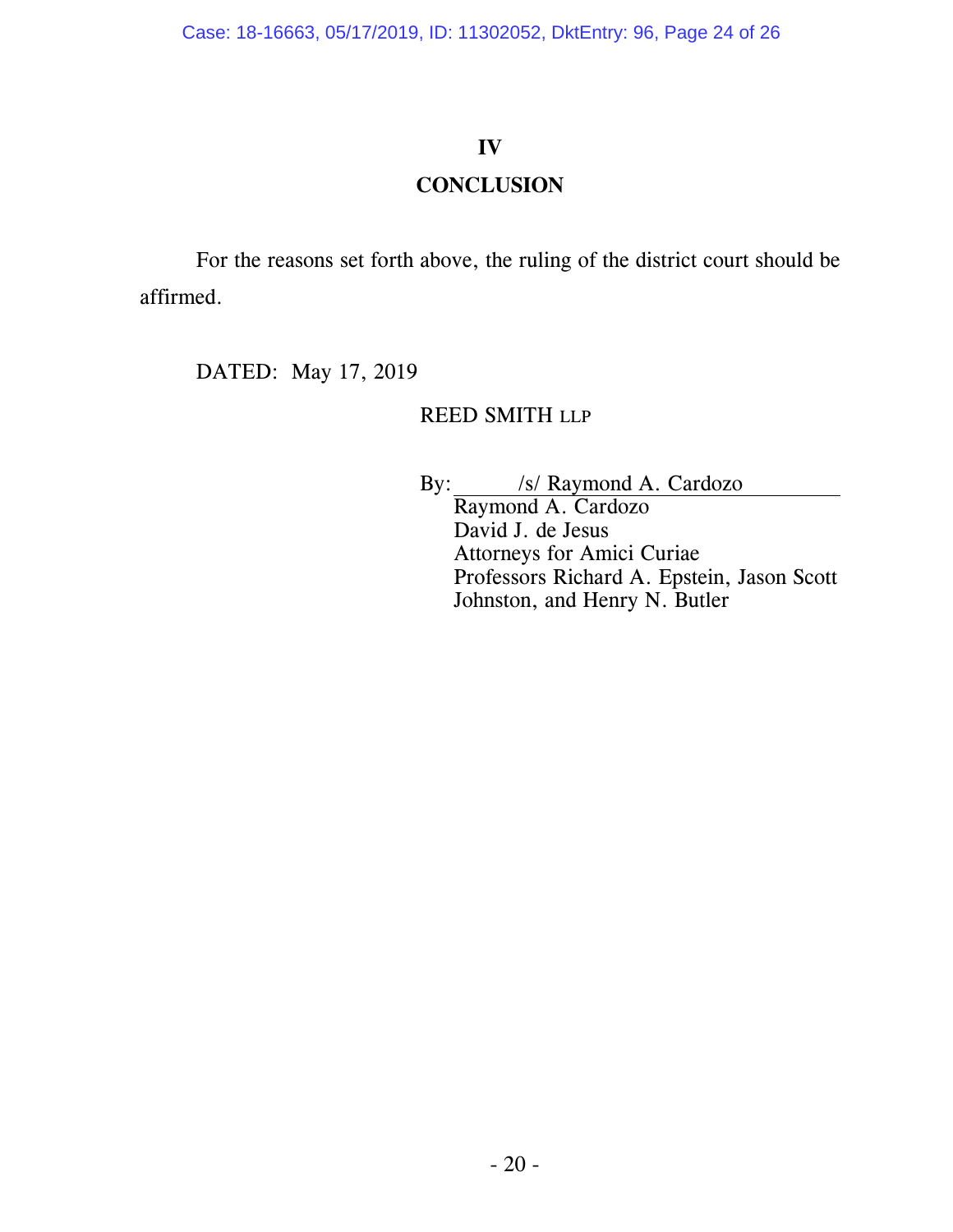## **CERTIFICATE OF COMPLIANCE PURSUANT TO FRAP 32 and NINTH CIRCUIT RULE 29**

I certify that:

The foregoing contains 4,537 words and complies with the length limits set fort at Ninth Circuit Rule 32-1. The brief's type size and type face comply with Fed. R. App. P. 29(a)(5), 9th L.R. 32-1(a).

This brief complies with the typeface requirements of Fed. R. App. P.  $32(a)(5)$  and the type style requirements of Fed. R. App. P.  $32(a)(6)$ . This brief has been prepared in a proportionally spaced typeface using Microsoft Office Professional Plus 2016 in 14 point font size and CG Times type style.

DATED: May 17, 2019

/s/ Raymond A. Cardozo Raymond A. Cardozo